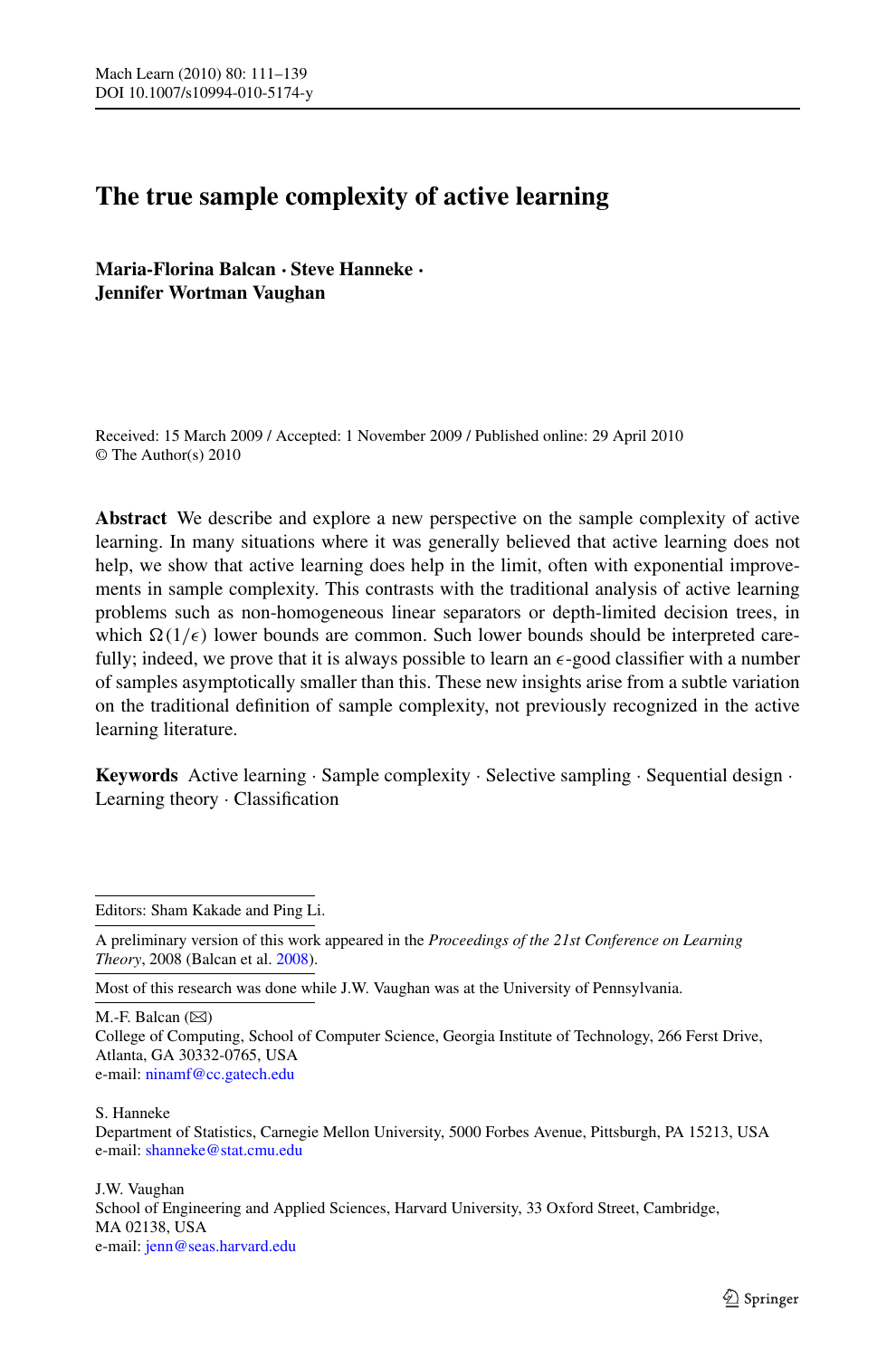# **1 Introduction**

Machine learning research has often focused on the problem of learning a classifier from a fixed set of labeled examples. However, for many contemporary practical problems such as classifying web pages or detecting spam, there is often an abundance of *unlabeled* examples available, from which only a relatively small subset may be labeled and used for learning. In such scenarios, the natural question that arises is how to best select a useful subset of examples to be labeled.

One possibility, which has recently generated substantial interest, is *active learning*. In active learning, the learning algorithm itself is allowed to select the subset of available examples to be labeled. The algorithm may request labels one at a time, using the requested label information from previously selected examples to inform its decision of which example to select next. The hope is that by only requesting the labels of "informative" examples, the algorithm can learn a good classifier using significantly fewer labels than would typically be required to learn a classifier from randomly chosen examples.

A number of active learning analyses have recently been proposed in a PAC-style setting, both for the realizable and for the agnostic cases, resulting in a sequence of important positive and negative results (Balcan et al. 2006, 2007; Cohn et al. 1994; Dasgupta 2004, 2005; Dasgupta et al. 2007, 2005; Hanneke 2007a, 2009). These include several general sample complexity bounds in terms of complexity parameters (Dasgupta 2005; Hanneke 2007a, 2007b; Dasgupta et al. 2005; Hanneke 2009), thus giving general sufficient conditions for significant improvements over passive learning. For instance, perhaps the most widely-studied concrete positive result for when active learning helps is that of learning homogeneous (i.e., through the origin) linear separators, when the data is linearly separable and distributed uniformly over the unit sphere (Balcan et al. 2006, 2007; Dasgupta 2005; Dasgupta et al. 2007, 2005). However, in addition to these known positive results, there are simple (almost trivial) examples, such as learning intervals or non-homogeneous linear separators, where these analyses of sample complexity have indicated that perhaps active learning does not help at all (Dasgupta 2005; Hanneke 2007b).

In this work, we approach the analysis of active learning algorithms from a different angle. Specifically, we point out that traditional analyses have studied the number of label requests required before an algorithm can both produce an  $\epsilon$ -good classifier *and* prove that the classifier's error is no more than  $\epsilon$ . These studies have turned up simple examples where this number is no smaller than the number of random labeled examples required for passive learning. This is the case for learning certain nonhomogeneous linear separators and intervals on the real line, and generally seems to be a common problem for many learning scenarios. As such, it has led some to conclude that active learning *does not help* for most learning problems. One of the goals of our present analysis is to dispel this misconception. Specifically, we study the number of labels an algorithm needs to request before it can produce an  $\epsilon$ -good classifier, even if there is no accessible confidence bound available to verify the quality of the classifier. With this type of analysis, we prove that active learning can essentially always achieve asymptotically superior sample complexity compared to passive learning when the VC dimension is finite. Furthermore, we find that for most natural learning problems, including the negative examples given in the previous literature, active learning can achieve exponential<sup>1</sup> improvements over passive learning with respect to dependence on  $\epsilon$ . This situation is characterized in Fig. 1.

<sup>&</sup>lt;sup>1</sup>We slightly abuse the term "exponential" throughout the paper. In particular, we refer to any  $polylog(1/\epsilon)$ as being an exponential improvement over  $1/\epsilon$ .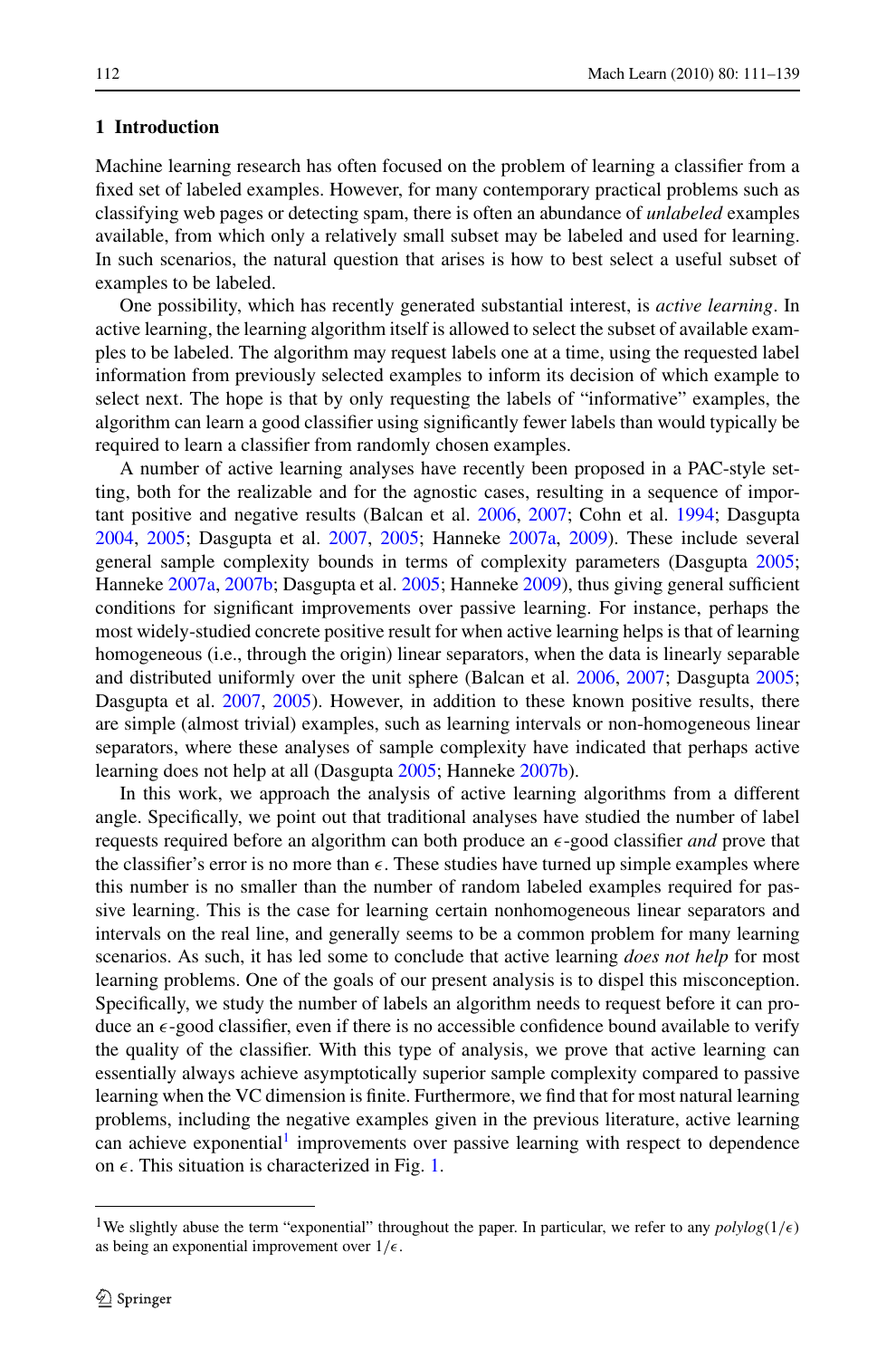

To our knowledge, this is the first work to address this subtle point in the context of active learning. Though several previous papers have studied bounds on this latter type of sample complexity (Dasgupta et al. 2005, 2007; Castro and Nowak 2007), their results were *no stronger* than the results one could prove in the traditional analysis. As such, it seems this large gap between the two types of sample complexities has gone unnoticed until now.

# 1.1 A Simple Example: Intervals

To get some intuition about when these types of sample complexity are different, consider the following example. Suppose that C is the class of all intervals over  $[0, 1]$  and D is a uniform distribution over  $[0, 1]$ . If the target function is the empty interval, then for any sufficiently small  $\epsilon$ , in order to *verify* with high confidence that this (or any) interval has error  $\leq \epsilon$ , we need to request labels in at least a constant fraction of the  $\Omega(1/\epsilon)$  intervals  $[0, 2\epsilon], [2\epsilon, 4\epsilon], \ldots$ , requiring  $\Omega(1/\epsilon)$  total label requests.

However, no matter what the target function is, we can *find* an  $\epsilon$ -good classifier with only a logarithmic sample complexity via the following extremely simple 2-phase learning algorithm. The algorithm will be allowed to make  $t$  label requests, and then we will find a value of  $t$  that is sufficiently large to guarantee learning. We start with a large set of unlabeled examples. In the first phase, on each round we choose a point  $x$  uniformly at random from the unlabeled sample and query its label. We repeat this until we either observe  $a + 1$ label, at which point we enter the second phase, or we use all  $t$  label requests. In the second phase, we alternate between running one binary search on the examples between 0 and that  $x$  and a second on the examples between that  $x$  and 1 to approximate the end-points of the interval. Once we use all t label requests, we output a smallest interval consistent with the observed labels.

If the target is an interval [a, b]  $\subseteq$  [0, 1], where  $b - a = w > 0$ , then after roughly  $O(1/w)$  queries (a constant number that depends only on the target), a positive example will be found. Since only  $O(\log(1/\epsilon))$  additional queries are required to run the binary search to reach error rate  $\epsilon$ , it suffices to have  $t \ge O(1/w + \log(1/\epsilon)) = O(\log(1/\epsilon))$ . This essentially reflects the "two-phases" phenomenon noted by Dasgupta (2005), where improvements are often observable only after some initial period, in this case the  $1/w$  initial samples. On the other hand, if the target  $h^*$  labels every point as  $-1$  (the so-called *all-negative* function), the algorithm described above would output a hypothesis with 0 error even after 0 label requests, so any  $t \ge 0$  suffices in this case. So in general, the sample complexity is at worst  $O(\log(1/\epsilon))$ . Thus, we see a sharp distinction between the sample complexity required to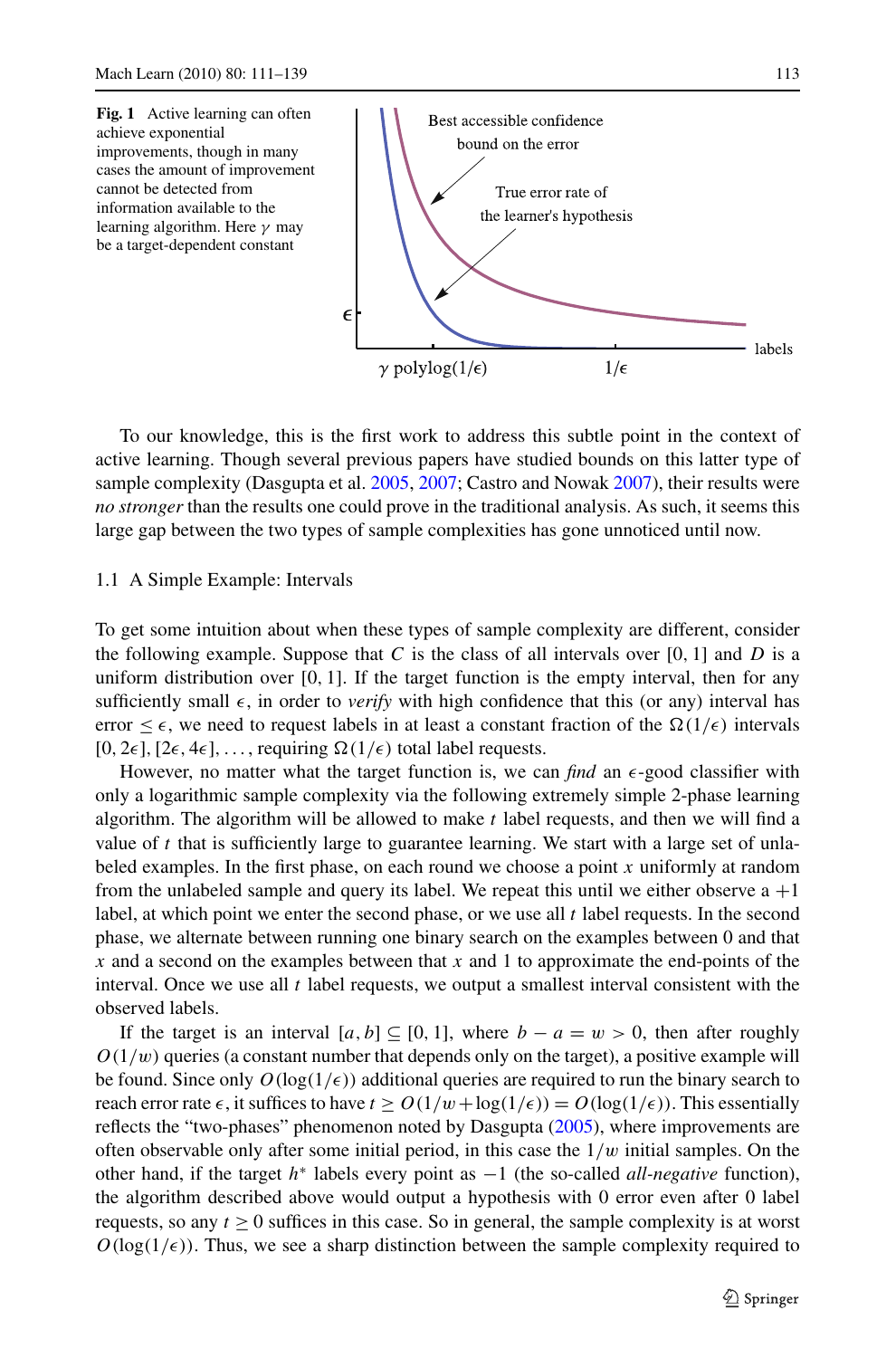*find* a good classifier (logarithmic) and the sample complexity needed to both find a good classifier *and verify* that it is good.

This example is particularly simple, since there is effectively only *one* "hard" target function (the all-negative target). However, most of the spaces we study are significantly more complex than this, and there are generally many targets for which it is difficult to achieve good verifiable complexity.

# 1.2 Our results

We show that in many situations where it was previously believed that active learning cannot help, active learning does help in the limit. Our main specific contributions are as follows:

- − We distinguish between two different variations on the definition of sample complexity. The traditional definition, which we refer to as *verifiable sample complexity*, focuses on the number of label requests needed to obtain a confidence bound indicating an algorithm has achieved at most  $\epsilon$  error. The newer definition, which we refer to simply as *sample complexity*, focuses on the number of label requests before an algorithm actually achieves at most  $\epsilon$  error. We point out that the latter is often significantly smaller than the former, in contrast to passive learning where they are often equivalent up to constants for most nontrivial learning problems.
- − We prove that *any* distribution and finite VC dimension concept class has active learning sample complexity asymptotically smaller than the sample complexity of passive learning for nontrivial targets. A simple corollary of this is that finite VC dimension implies  $o(1/\epsilon)$  active learning sample complexity.
- − We show it is possible to actively learn with an *exponential rate* a variety of concept classes and distributions, many of which are known to require a linear rate in the traditional analysis of active learning: for example, intervals on [0, 1] and non-homogeneous linear separators under the uniform distribution.
- − We show that even in this new perspective, there do exist lower bounds; it is possible to exhibit somewhat contrived distributions where exponential rates are not achievable even for some simple concept spaces (see Theorem  $6$ ). The learning problems for which these lower bounds hold are much more intricate than the lower bounds from the traditional analysis, and intuitively seem to represent the core of what makes a hard active learning problem.

## **2 Background and notation**

Let X be an instance space and  $\mathcal{Y} = \{-1, 1\}$  be the set of possible labels. Let C be the concept class, a set of measurable functions mapping from  $\mathcal X$  to  $\mathcal Y$ , and assume that C has VC dimension  $d$ . We consider here the realizable setting in which it is assumed that the instances are labeled by a target function  $h^*$  in the class C. There is a distribution D on  $\mathcal{X},$ and the *error rate* of a hypothesis h is defined as  $er(h) = \mathbb{P}_D(h(x) \neq h^*(x))$ .

We assume the existence of an infinite sequence  $x_1, x_2, \ldots$  of examples sampled i.i.d. according to D. The learning algorithm may access any finite prefix  $x_1, x_2, \ldots, x_m$  of the sequence. Essentially, this means we allow the algorithm access to an arbitrarily large, but finite, sequence of random unlabeled examples. In active learning, the algorithm can select any example  $x_i$ , and request the label  $h^*(x_i)$  that the target assigns to that example, observing the labels of all previous requests before selecting the next example to query. The goal is to find a hypothesis h with small error with respect to  $D$ , while simultaneously minimizing the number of label requests that the learning algorithm makes.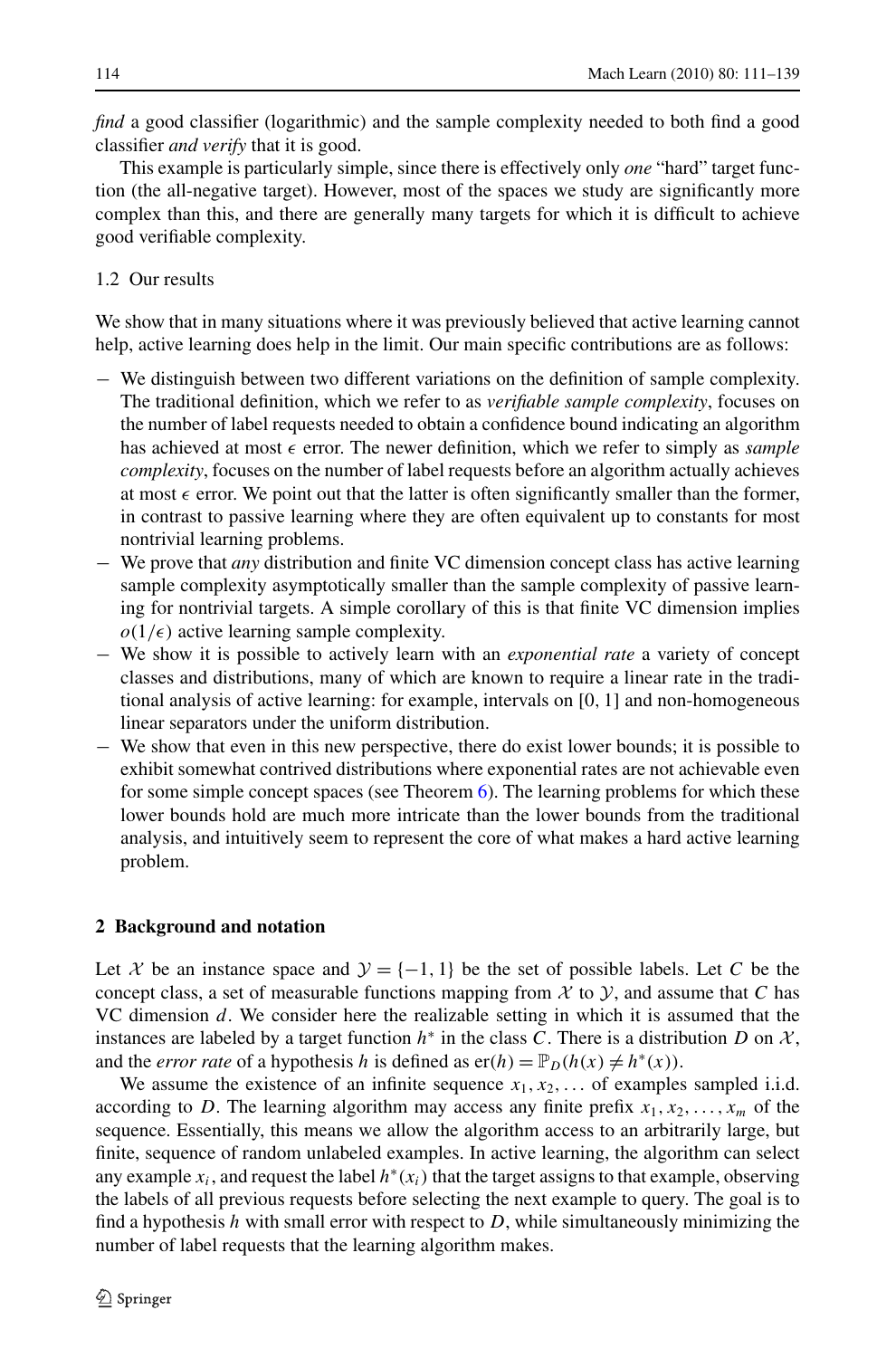## 2.1 Two definitions of sample complexity

The following definitions present a subtle but significant distinction we refer to throughout the paper. Several of the results that follow highlight situations where these two definitions of sample complexity can have dramatically different dependence on  $\epsilon$ .

**Definition 1** A function  $S(\epsilon, \delta, h^*)$  is a *verifiable sample complexity* for a pair  $(C, D)$  if there exists an active learning algorithm  $A(t, \delta)$  that outputs *both a classifier*  $h_{t,\delta}$  *and a value*  $\hat{\epsilon}_{t,\delta} \in \mathbb{R}$  after making at most t label requests, such that for any target function  $h^* \in C, \epsilon \in \mathbb{R}$  $(0, 1/2), \delta \in (0, 1)$ , for any  $t \ge 0$ ,  $\mathbb{P}_D(\text{er}(h_{t,\delta}) \le \hat{\epsilon}_{t,\delta}) \ge 1 - \delta$  and for any  $t \ge S(\epsilon, \delta, h^*)$ ,

$$
\mathbb{P}_D(\mathrm{er}(h_{t,\delta}) \leq \hat{\epsilon}_{t,\delta} \leq \epsilon) \geq 1 - \delta.
$$

**Definition 2** A function  $S(\epsilon, \delta, h^*)$  is a *sample complexity* for a pair  $(C, D)$  if there exists an active learning algorithm  $A(t, \delta)$  that outputs a classifier  $h_{t,\delta}$  after making at most t label requests, such that for any target function  $h^* \in C$ ,  $\epsilon \in (0, 1/2)$ ,  $\delta \in (0, 1)$ , for any  $t \geq$  $S(\epsilon, \delta, h^*),$ 

$$
\mathbb{P}_D(\mathrm{er}(h_{t,\delta})\leq\epsilon)\geq 1-\delta.
$$

Let us take a moment to reflect on the difference between these two definitions, which may appear quite subtle. Both definitions allow the sample complexity to depend both on the target function and on the input distribution. The only distinction is whether or not there is an *accessible guarantee* or *confidence bound* on the error of the chosen hypothesis that is also at most  $\epsilon$ . This confidence bound can only depend on quantities accessible to the learning algorithm, such as the  $t$  requested labels. As an illustration of this distinction, consider again the problem of learning intervals. As described above, there exists an active learning algorithm such that, given a large enough initial segment of the unlabeled data, if the target h<sup>\*</sup> is an interval of width w, then after seeing  $O(1/w + \log(1/\epsilon))$  labels, with high probability the algorithm outputs a classifier with error rate less than  $\epsilon$  *and* a guarantee that the error rate is less than  $\epsilon$ . In this case, for sufficiently small  $\epsilon$ , the verifiable sample complexity  $S(\epsilon, \delta, h^*)$  is proportional to  $log(1/\epsilon)$ . However, if  $h^*$  is the all-negative function, then the verifiable sample complexity is at least proportional to  $1/\epsilon$  for *all* values of  $\epsilon$  because *a high-confidence guarantee can never be made* without observing  $\Omega(1/\epsilon)$  labels; for completeness, a formal proof of this fact is included in Appendix A. In contrast, as we have seen, there is an algorithm that, given a large enough initial segment of the unlabeled sequence, produces a classifier with error rate less than  $\epsilon$  after a number of label requests  $O(\log(1/\epsilon))$ for *every* target in the class of intervals; thus, it is possible to achieve sample complexity  $O(\log(1/\epsilon))$  for *every* target in the class of intervals.

Any verifiable sample complexity function is also a sample complexity function, but we study a variety of cases where the reverse is not true. In situations where there are sample complexity functions significantly smaller than any achievable verifiable sample complexities, we sometimes refer to the smaller quantity as the *true sample complexity* to distinguish it from the verifiable sample complexity.

A common alternative formulation of verifiable sample complexity is to let A take  $\epsilon$ as an argument and allow it to choose online how many label requests it needs in order to guarantee error at most  $\epsilon$  (Dasgupta 2005; Balcan et al. 2006, 2007; Hanneke 2007a, 2007b). This alternative definition is almost equivalent, as the algorithm must be able to produce a confidence bound of size at most  $\epsilon$  on the error of its hypothesis in order to decide when to stop requesting labels anyway. In particular, any algorithm for either definition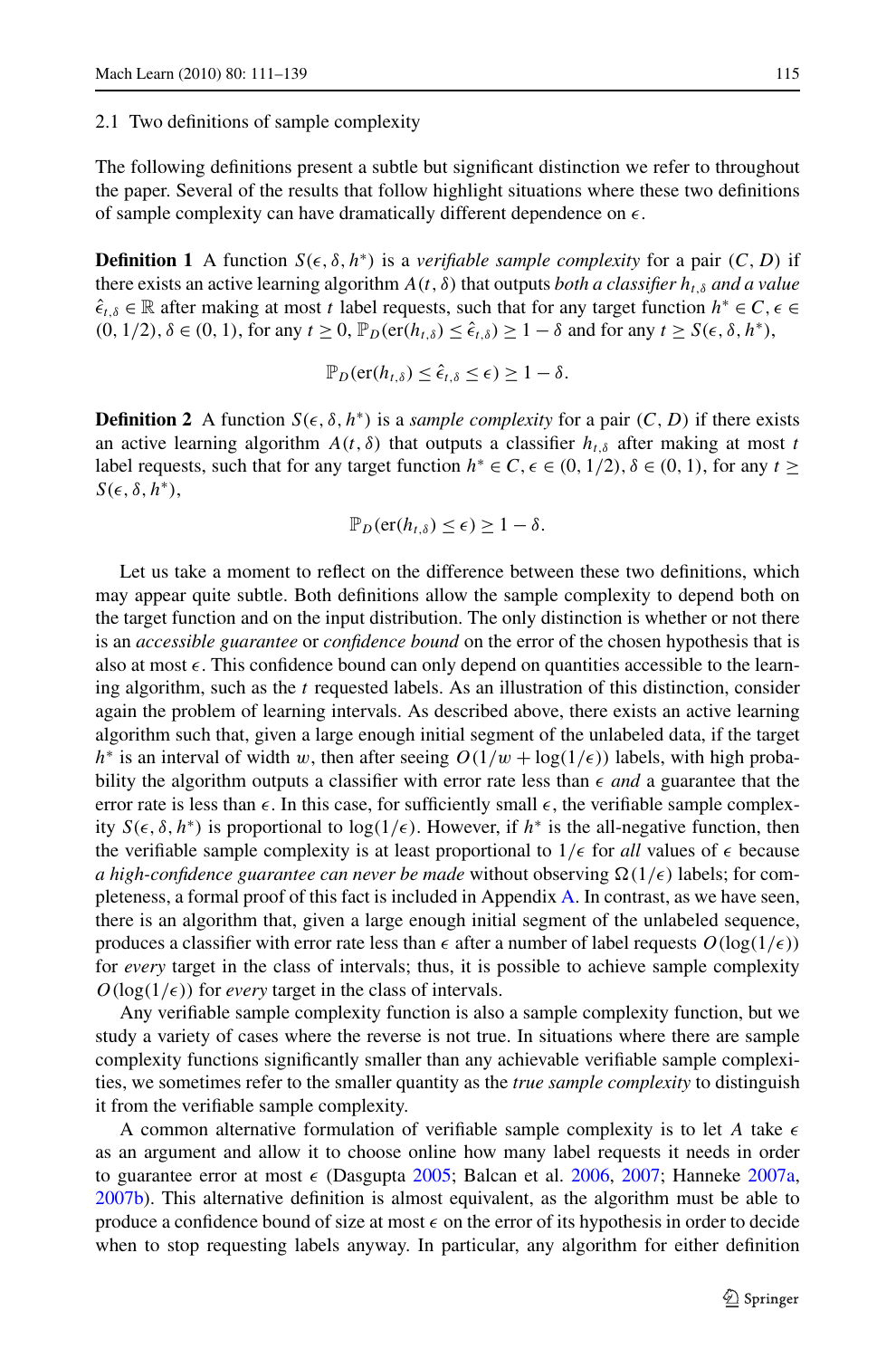can be modified to fit the other definition without significant loss in the verifiable sample complexity values. For instance, given any algorithm for the alternative formulation, and given a value of t, we can simply run the algorithm with argument  $2^{-i}$  for increasing values of *i* (and confidence parameter  $\delta/(2i^2)$ ) until we use *t* queries, and then take the output of the last run that was completed; for a reasonable algorithm, the sample complexity should increase as  $\epsilon$  decreases, and we typically expect logarithmic dependence on the confidence parameter, so the increase in sample complexity due to these extra runs is at most a factor of  $\tilde{O}(\log(1/\epsilon))$ . Similarly, given any algorithm for Definition 1, and given  $\epsilon$  as input, we might simply double t until  $\hat{\epsilon}_{t,\delta/(2t^2)} \leq \epsilon$ , giving an algorithm for the alternative formulation; again, for reasonable algorithms, the sample complexity of the converted algorithm will be at most a factor of  $O(\log(1/\epsilon))$  larger than the original.

Generally, there is some question as to what the "right" formal model of active learning is. For instance, we could instead let A generate an infinite sequence of  $h_t$  hypotheses (or  $(h_t, \hat{\epsilon}_t)$  in the verifiable case), where  $h_t$  can depend only on the first t label requests made by the algorithm along with some initial segment of unlabeled examples (as in Castro and Nowak 2007), representing the case where we are not sure a priori of when we will stop the algorithm. However, for our present purposes, this alternative too is almost equivalent in sample complexity.

# 2.2 The verifiable sample complexity

To date, there has been a significant amount of work studying the verifiable sample complexity (though typically under the aforementioned alternative formulation). It is clear from standard results in passive learning that verifiable sample complexities of  $O((d/\epsilon)\log(1/\epsilon)$  +  $(1/\epsilon)$ log( $1/\delta$ )) are easy to obtain for any learning problem, by requesting the labels of random examples. As such, there has been much interest in determining when it is possible to achieve verifiable sample complexity *smaller* than this, and in particular, when the verifiable sample complexity is a polylogarithmic function of  $1/\epsilon$  (representing exponential improvements over passive learning).

One of the earliest active learning algorithms in this model is the selective sampling algorithm of Cohn et al. (1994), henceforth referred to as CAL. This algorithm keeps track of two spaces—the current *version space*  $C_i$ , defined as the set of hypotheses in  $C$  consistent with all labels revealed so far, and the current *region of uncertainty*  $R_i = \{x \in \mathcal{X}$ :  $\exists h_1, h_2 \in C_i$  s.t.  $h_1(x) \neq h_2(x)$ . In each round i, the algorithm picks a random unlabeled example from  $R_i$  and requests its label, eliminating all hypotheses in  $C_i$  inconsistent with the received label to make the next version space  $C_{i+1}$ . The algorithm then defines  $R_{i+1}$  as the region of uncertainty for the new version space  $C_{i+1}$  and continues. Its final hypothesis can then be taken arbitrarily from  $C_t$ , the final version space, and we use the diameter of  $C_t$  for the  $\hat{\epsilon}_t$  error bound. While there are a small number of cases in which this algorithm and others have been shown to achieve exponential improvements in the verifiable sample complexity for all targets (most notably, the case of homogeneous linear separators under the uniform distribution), there exist extremely simple concept classes for which  $\Omega(1/\epsilon)$ labels are needed for some targets.

Recently, there have been a few quantities proposed to measure the verifiable sample complexity of active learning on any given concept class and distribution. Dasgupta's *splitting index* (Dasgupta 2005), which is dependent on the concept class, data distribution, and target function, quantifies how easy it is to make progress toward reducing the diameter of the version space by choosing an example to query. Another quantity to which we will frequently refer is Hanneke's *disagreement coefficient* (Hanneke 2007a), defined as follows.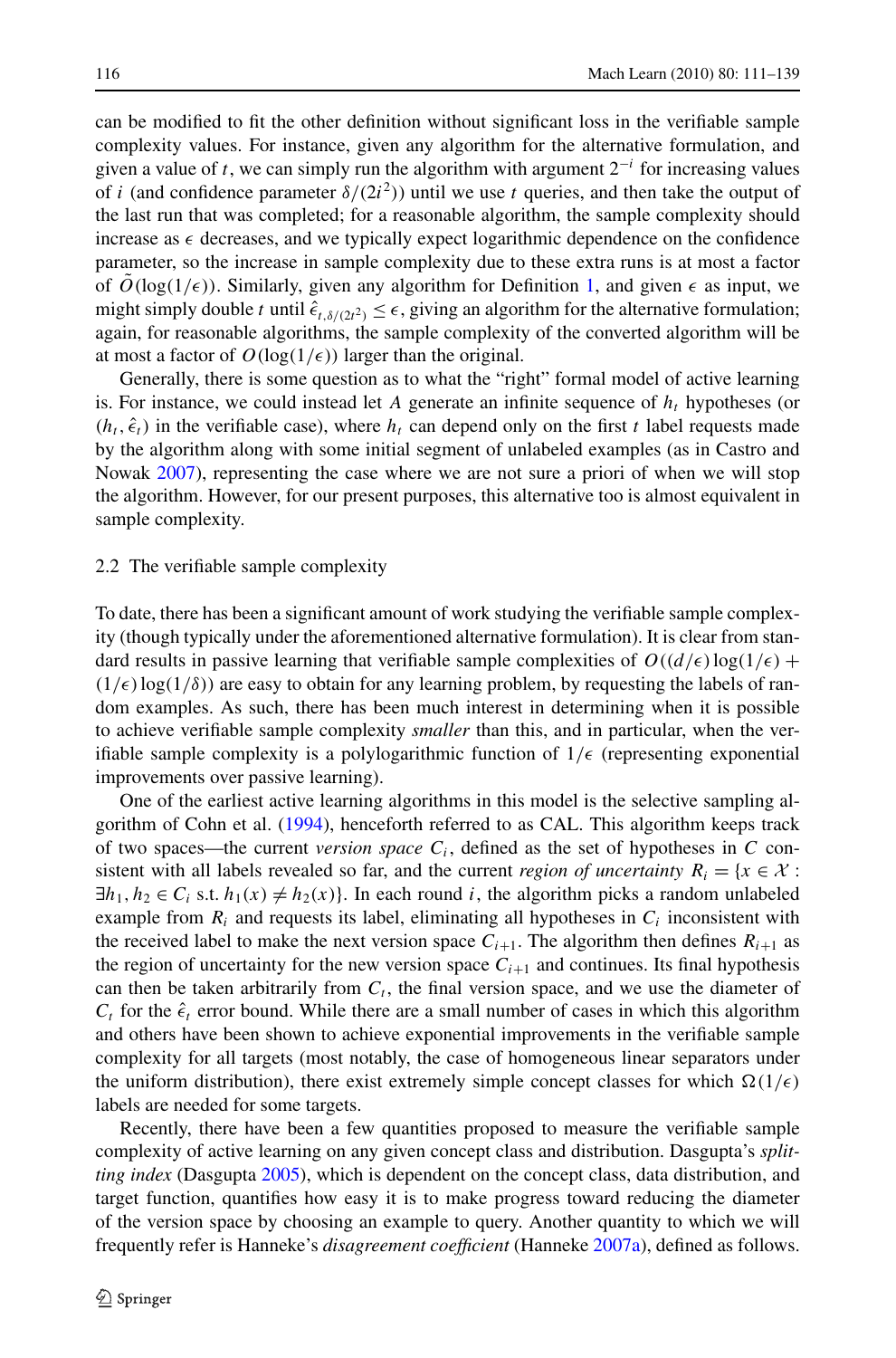**Definition 3** For any set of classifiers H, define the *region of disagreement* of H as

$$
DIS(H) = \{x \in \mathcal{X} : \exists h_1, h_2 \in H : h_1(x) \neq h_2(x)\}.
$$

For any classifier h and  $r > 0$ , let  $\tilde{B}(h, r)$  be a ball of radius r around h in C. Formally,

$$
\tilde{B}(h,r) = \{h' \in \tilde{C} : \mathbb{P}_D(h(x) \neq h'(x)) \leq r\},\
$$

where  $C$  denotes any countable dense subset of  $C<sup>2</sup>$ . For our purposes, the *disagreement coefficient of a hypothesis h*, denoted  $\theta_h$ , is defined as

$$
\theta_h = \sup_{r>0} \frac{\mathbb{P}(\text{DIS}(\tilde{B}(h,r)))}{r}.
$$

The disagreement coefficient for a *concept class* C is defined as  $\theta = \sup_{h \in C} \theta_h$ .

The disagreement coefficient is often a useful quantity for analyzing the verifiable sample complexity of active learning algorithms. For example, it has been shown that the algorithm of Cohn, Atlas, and Ladner described above achieves a verifiable sample complexity at most  $\theta_{h^*}d \cdot \text{polylog}(1/(\epsilon \delta))$  when run with hypothesis class C for target function  $h^* \in C$  (Hanneke 2007a, 2009). We will use it in several of the results below.

To get a feel for how to calculate this quantity, it may be helpful to see some examples (taken from Hanneke 2007a). For instance, consider  $D$  uniform on [0, 1], and the concept space of threshold classifiers  $C = \{h_z : z \in [0, 1], h_z(x) = +1 \text{ iff } x \geq z\}$ . In this case, we have  $B(h_z, r) \subseteq \{h_{z'} : |z' - z| \le r\}$ , so  $DIS(B(h_z, r)) \subseteq \{x : |x - z| \le r\}$ , and thus  $\mathbb{P}(DIS(\tilde{B}(h_z, r))) \le 2r$ . Therefore, the disagreement coefficient of  $h_z$  is  $\le 2$ , and in fact so is the disagreement coefficient for the entire concept class.

On the other hand, consider the same  $D$ , but this time take the concept class of intervals:  $C = \{h_{a,b} : a, b \in [0, 1], h_{a,b}(x) = +1 \text{ iff } a \le x \le b\}.$  In this case, for  $h_{a,b}$  with  $|a - b| =$  $w > 0$ , we have two cases. If  $r > w$ ,  $\{h_{a',b'} \in C : |a' - b'| \le r - w\} \subseteq B(h_{a,b}, r)$ , so that  $\mathbb{P}(DIS(\tilde{B}(h_{a,b}, r))) = 1$ . In the second case, if  $r < w$  we have  $\tilde{B}(h_{a,b}, r) \subseteq \{h_{a',b'} : |a - \tilde{B}(h_{a',b}, r)|\}$  $|a'| \le r, |b - b'| \le r$ , so that DIS( $B(h_{a,b}, r)$ ) ⊆ {x : min{|x − a|, |x − b|} ≤ r}, and thus  $\mathbb{P}(\text{DIS}(\tilde{B}(h_{a,b}, r))) \leq 4r$ . Combining the two cases, we have  $1/w \leq \theta_{h_{a,b}} \leq \max\{1/w, 4\}$ . However, for the intervals with  $|a - b| = 0$ , the first case holds for arbitrarily small r values, implying  $\theta_{h_{a,b}} = \infty$ .

We will see that both the disagreement coefficient and splitting index are also useful quantities for analyzing true sample complexities, though their use in that case is less direct.

## 2.3 The true sample complexity

This paper focuses on situations where true sample complexities are significantly smaller than verifiable sample complexities. In particular, we show that many common pairs  $(C, D)$ have sample complexity that is polylogarithmic in *both*  $1/\epsilon$  and  $1/\delta$  and linear only in some finite target-dependent constant  $\gamma_{h^*}$ . This contrasts sharply with the infamous  $1/\epsilon$  lower

<sup>&</sup>lt;sup>2</sup>That is,  $\tilde{C}$  is countable and  $\forall h \in C, \forall \epsilon > 0, \exists h' \in \tilde{C} : \mathbb{P}(h(X) \neq h'(X)) \leq \epsilon$ . Such a subset exists, for example, in any C with finite VC dimension. We introduce this countable dense subset to avoid certain degenerate behaviors, such as when  $DIS(B(h, 0)) = \mathcal{X}$ . For instance the hypothesis class of classifiers on the [0, 1] interval that label exactly one point positive has this property under any density function.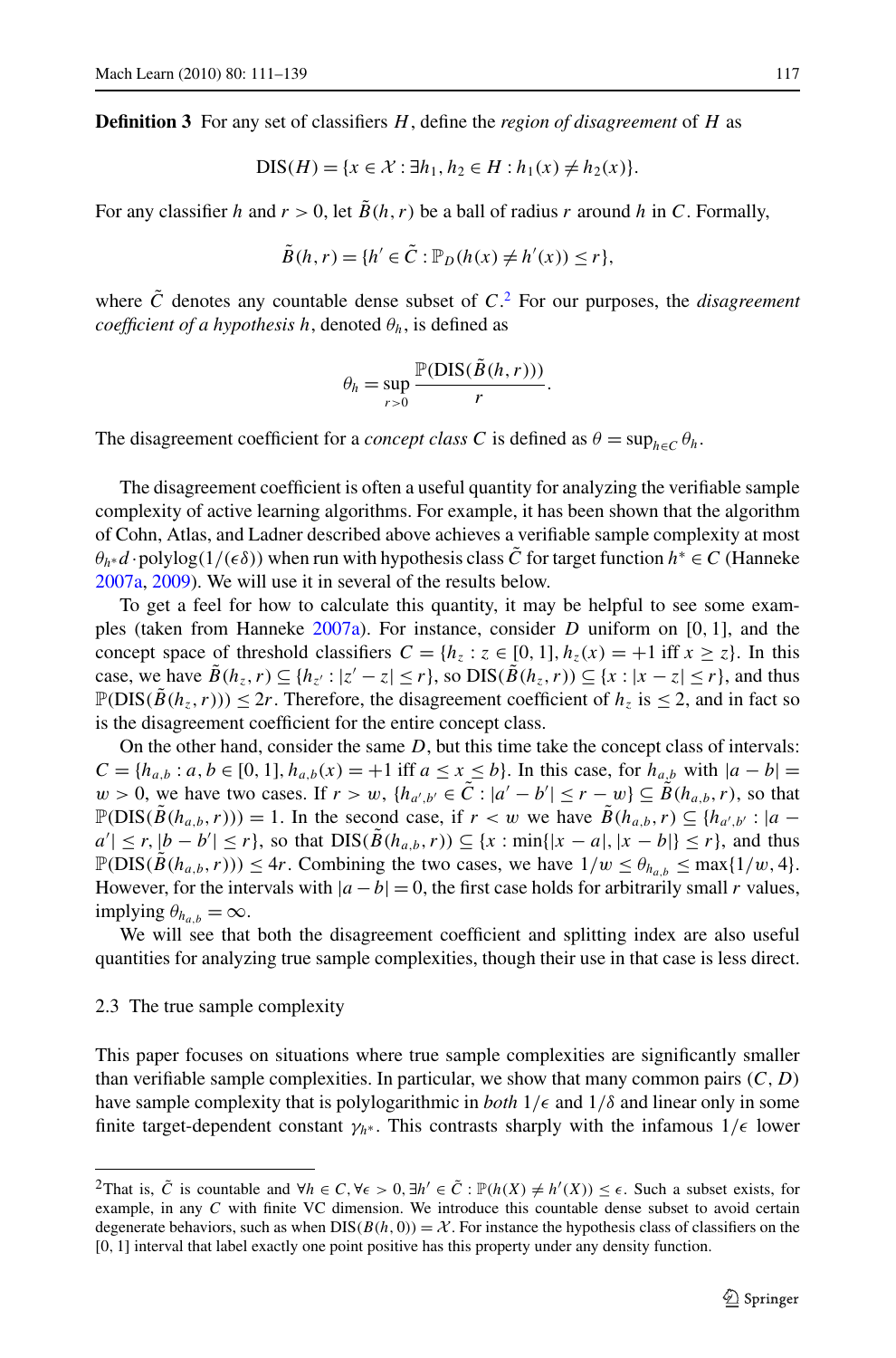bounds mentioned above, which have been identified for verifiable sample complexity (Hanneke 2007b; Dasgupta 2005, 2004; Freund et al. 1997). The implication is that, for any fixed target  $h^*$ , such lower bounds vanish as  $\epsilon$  approaches 0. This also contrasts with passive learning, where  $1/\epsilon$  lower bounds are typically unavoidable (Antos and Lugosi 1998).

**Definition 4** We say that  $(C, D)$  is *actively learnable at an exponential rate* if there exists an active learning algorithm achieving sample complexity

$$
S(\epsilon, \delta, h^*) = \gamma_{h^*} \cdot \text{polylog}(1/(\epsilon \delta))
$$

for all  $h^* \in C$ , where  $\gamma_{h^*}$  is a finite constant that may depend on  $h^*$  and D but is independent of  $\epsilon$  and  $\delta$ .

# **3 Strict improvements of active over passive**

In this section, we describe conditions under which active learning can achieve a sample complexity asymptotically superior to passive learning. The results are surprisingly general, indicating that whenever the VC dimension is finite, *any* passive learning algorithm is asymptotically *dominated* by an active learning algorithm on *all* targets.

**Definition 5** A function  $S(\epsilon, \delta, h^*)$  is a *passive learning* sample complexity for a pair (C, D) if there exists an algorithm  $A(((x_1, h^*(x_1)), (x_2, h^*(x_2)), ..., (x_t, h^*(x_t))), \delta)$  that outputs a classifier  $h_{t,\delta}$ , such that for any target function  $h^* \in C$ ,  $\epsilon \in (0, 1/2)$ ,  $\delta \in (0, 1)$ , for any  $t \geq S(\epsilon, \delta, h^*), \mathbb{P}_D(\mathrm{er}(h_{t,\delta}) \leq \epsilon) \geq 1 - \delta.$ 

Thus, a passive learning sample complexity corresponds to a restriction of an active learning sample complexity to algorithms that specifically request the first  $t$  labels in the sequence and ignore the rest. In particular, it is known that for any finite VC dimension class, there is always an  $O(1/\epsilon)$  passive learning sample complexity (Haussler et al. 1994). Furthermore, this is often (though not always) tight, in the sense that for any passive algorithm, there exist targets for which the corresponding passive learning sample complexity is  $\Omega(1/\epsilon)$  (Antos and Lugosi 1998). The following theorem states that for any passive learning sample complexity, there exists an achievable active learning sample complexity with a strictly slower asymptotic rate of growth. Its proof is included in Appendix  $E$ .

**Theorem 1** *Suppose* C *has finite VC dimension*, *and let* D *be any distribution on* X . *For* any passive learning sample complexity  $S_p(\epsilon, \delta, h)$  for  $(C, D)$ , there exists an active learn*ing algorithm achieving a sample complexity*  $S_a(\epsilon, \delta, h)$  *such that, for all*  $\delta \in (0, 1/4)$  *and targets*  $h^* \in C$  *for which*  $S_p(\epsilon, \delta, h^*) = \omega(1),^3$ 

 $S_a(\epsilon, \delta, h^*) = o(S_p(\epsilon/4, \delta, h^*)).$ 

<sup>&</sup>lt;sup>3</sup>Recall that we say a non-negative function  $\phi(\epsilon) = o(1/\epsilon)$  iff  $\lim_{\epsilon \to 0} \phi(\epsilon)/(1/\epsilon) = 0$ . Similarly,  $\phi(\epsilon) =$  $\omega(1)$  iff  $\lim_{\epsilon \to 0} 1/\phi(\epsilon) = 0$ . Here and below, the  $o(\cdot), \omega(\cdot), \Omega(\cdot)$  and  $O(\cdot)$  notation should be interpreted as  $\epsilon \to 0$  (from the + direction), treating all other parameters (e.g.,  $\delta$  and  $h^*$ ) as fixed constants. Note that any algorithm achieving a sample complexity  $S_p(\epsilon, \delta, h) \neq \omega(1)$  is guaranteed, with probability  $\geq 1 - \delta$ , to achieve error zero using a finite number of samples, and therefore we cannot hope to achieve a slower asymptotic growth in sample complexity.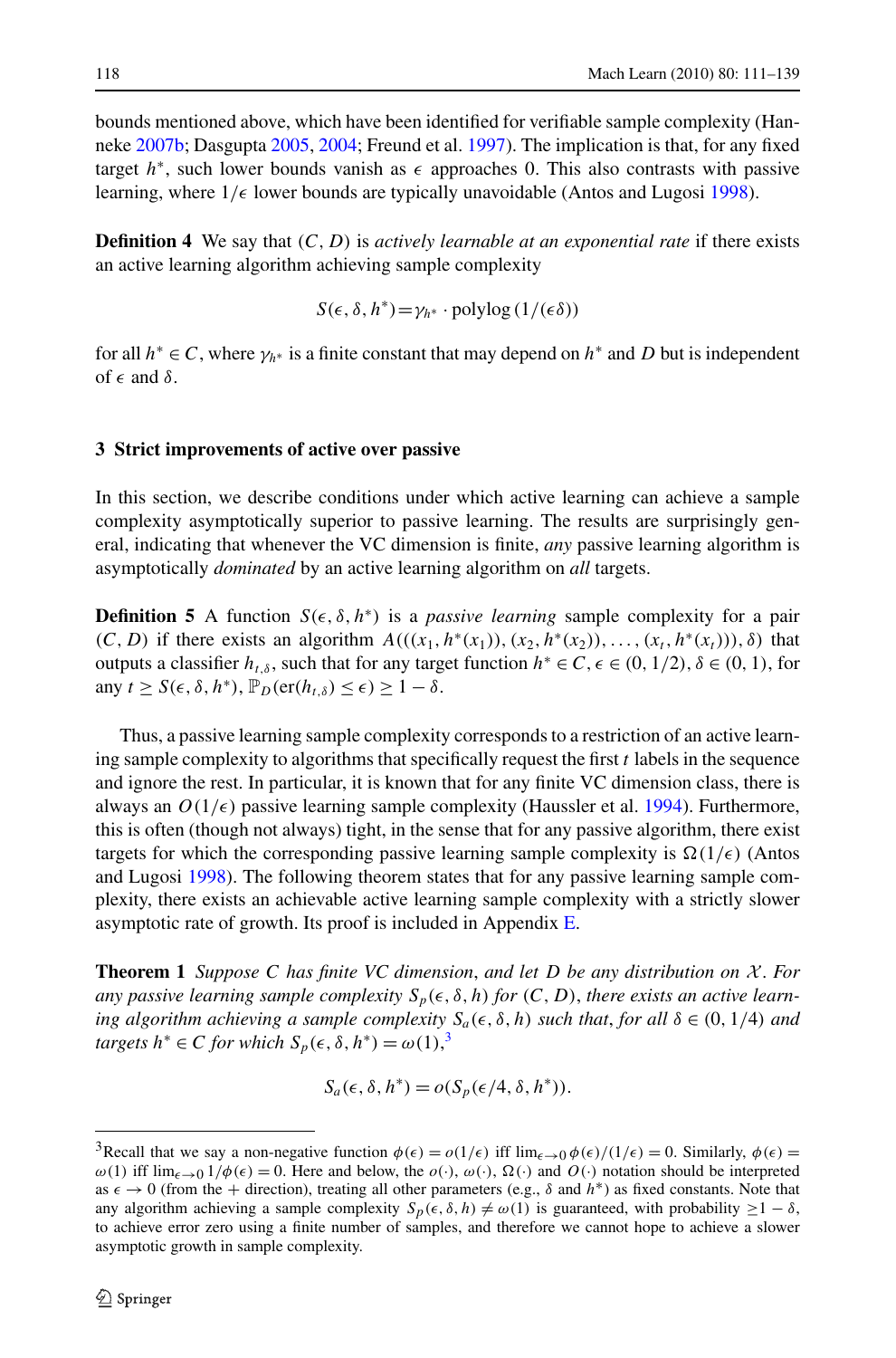In particular, this implies the following simple corollary.

**Corollary 1** *For any* C *with finite VC dimension*, *and any distribution* D *over* X , *there is an active learning algorithm that achieves a sample complexity* S(ǫ, δ, h<sup>∗</sup> ) *such that for*  $\delta \in (0, 1/4),$ 

$$
S(\epsilon, \delta, h^*) = o(1/\epsilon)
$$

for all targets  $h^* \in C$ .

*Proof* Let d be the VC dimension of C. The passive learning algorithm of Haussler et al. (1994) is known to achieve a sample complexity no more than  $(kd/\epsilon) \log(1/\delta)$ , for some universal constant  $k < 200$ . Applying Theorem 1 now implies the result.

Note the interesting contrast, not only to passive learning, but also to the known results on the *verifiable* sample complexity of active learning. This theorem definitively states that the  $\Omega(1/\epsilon)$  lower bounds common in the literature on verifiable samples complexity can *never* arise in the analysis of the true sample complexity of finite VC dimension classes.

## **4 Decomposing hypothesis classes**

Let us return once more to the simple example of learning the class of intervals over [0, 1] under the uniform distribution. As discussed above, it is well known that the verifiable sample complexity of the all-negative classifier in this class is  $\Omega(1/\epsilon)$ . However, consider the more limited class  $C' \subset C$  containing only the intervals h of width  $w_h$  strictly greater than 0. Using the simple algorithm described in Sect. 1.1, this restricted class can be learned with a (verifiable) sample complexity of only  $O(1/w_h + log(1/\epsilon))$ . Furthermore, the remaining set of classifiers  $C'' = C \setminus C'$  consists of only a single function (the all-negative classifier) and thus can be learned with verifiable sample complexity  $0$ . Here we have that  $C$  can be decomposed into two subclasses C' and C'', where both  $(C', D)$  and  $(C'', D)$  are learnable at an exponential rate. It is natural to wonder if the existence of such a decomposition is enough to imply that C itself is learnable at an exponential rate.

More generally, suppose that we are given a distribution  $D$  and a hypothesis class  $C$  such that we can construct a sequence of subclasses  $C_i$  with sample complexity  $S_i(\epsilon, \delta, h)$ , with  $C = \bigcup_{i=1}^{\infty} C_i$ . Thus, if we knew *a priori* that the target  $h^*$  was a member of subclass  $C_i$ , it would be straightforward to achieve  $S_i(\epsilon, \delta, h^*)$  sample complexity. It turns out that it is possible to learn *any* target  $h^*$  in *any* class  $C_i$  with sample complexity only  $O(S_i(\epsilon/2, \delta/2, h^*))$ , even without knowing which subclass the target belongs to in advance. This can be accomplished by using a simple aggregation algorithm, such as the one given below. Here a set of active learning algorithms (for example, multiple instances of Dasgupta's splitting algorithm (Dasgupta  $2005$ ) or CAL) are run on individual subclasses  $C_i$  in parallel. The output of one of these algorithms is selected according to a sequence of comparisons. Specifically, for each pair of hypotheses, say  $h_i$  and  $h_j$  (where  $h_i$  is produced by running the algorithm for  $C_i$  and  $h_j$  is produced by running the algorithm for  $C_j$ ), we find a number of points x on which  $h_i(x) \neq h_i(x)$ , and request their labels. With only a few such labels, we get quite a bit of information about whether  $er(h_i) < er(h_j)$  or vice versa. We then select the  $h_i$  making the smallest number of mistakes in the worst of these comparisons, and can conclude that its error rate cannot be much worse than any other  $h_j$ .

Using this algorithm, we can show the following sample complexity bound. The proof appears in Appendix B.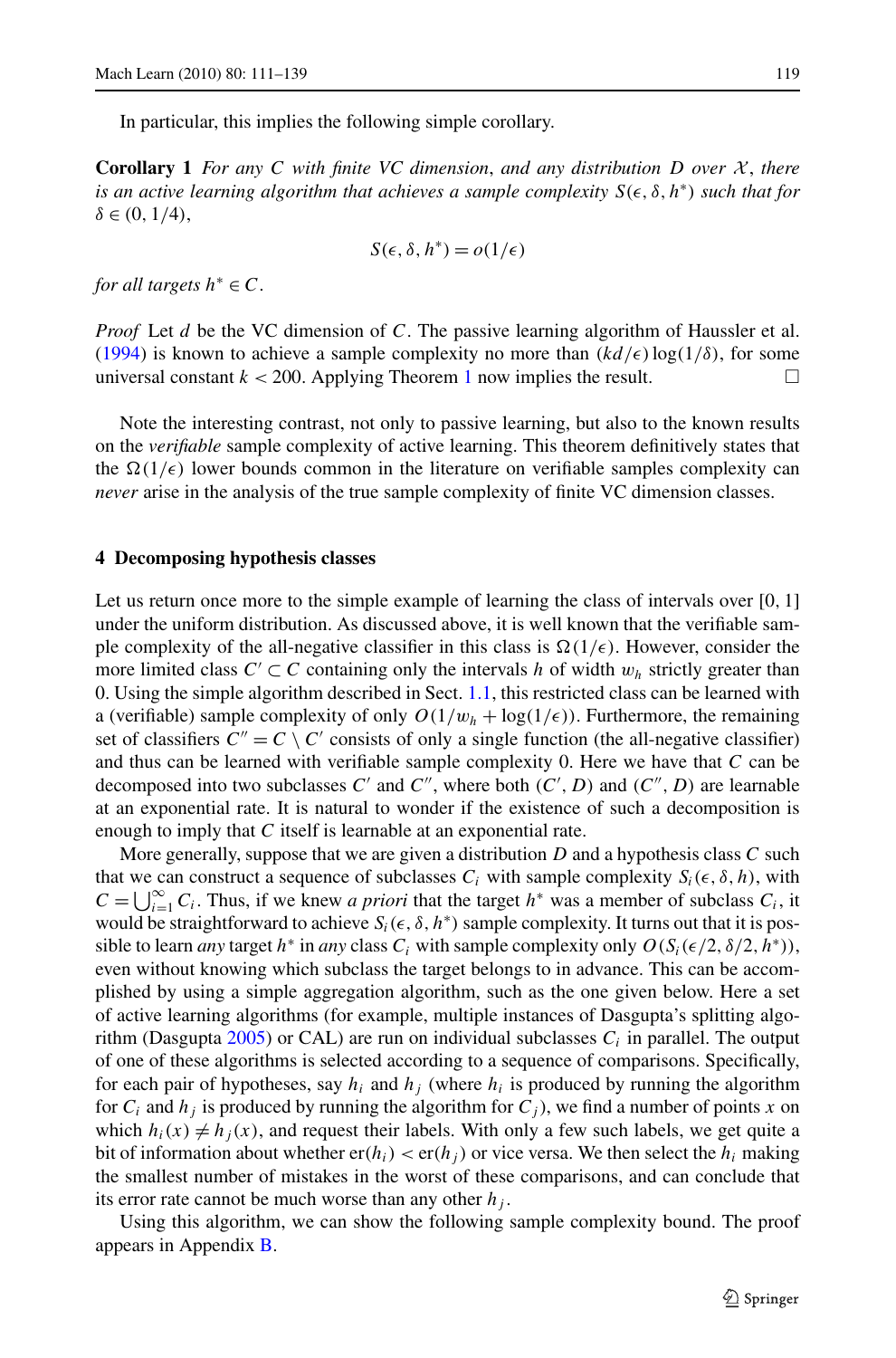**Algorithm 1** The Aggregation Procedure. Here it is assumed that  $C = \bigcup_{i=1}^{\infty} C_i$ , and that for each *i*,  $A_i$  is an algorithm achieving sample complexity at most  $S_i(\epsilon, \delta, h)$  for the pair  $(C_i, D)$ . Both the main aggregation procedure and each algorithm  $A_i$  take a number of labels t and a confidence parameter  $\delta$  as parameters

Let k be the largest integer s.t.  $k^2$  [72 ln(4k/ $\delta$ )]  $\leq t/2$ **for**  $i = 1, \ldots, k$  **do** Let  $h_i$  be the output of running  $A_i(\lfloor t/(4i^2)\rfloor, \delta/2)$  on the sequence  $\{x_{2n-1}\}_{n=1}^{\infty}$ **end for for**  $i, j \in \{1, 2, ..., k\}$  **do if**  $\mathbb{P}_D(h_i(x) \neq h_i(x)) > 0$  **then** Let  $R_{ij}$  be the first  $[72\ln(4k/\delta)]$  elements x in  $\{x_{2n}\}_{n=1}^{\infty}$  with  $h_i(x) \neq h_j(x)$ Request the labels of all examples in  $R_{ij}$ Let  $m_{ij}$  be the number of elements in  $R_{ij}$  on which  $h_i$  makes a mistake **else** Let  $m_{ii} = 0$ **end if end for** Return  $h_i = h_i$  where  $i = \text{argmin}_{i \in \{1, 2, ..., k\}} \max_{j \in \{1, 2, ..., k\}} m_{ij}$ 

**Theorem 2** *For any distribution* D, let  $C_1, C_2, \ldots$  *be a sequence of classes such that for each i*, *the pair* ( $C_i$ ,  $D$ ) *has sample complexity at most*  $S_i(\epsilon, \delta, h)$  *for all*  $h \in C_i$ . Let  $C = \bigcup_{i=1}^{\infty} C_i$ . *Then* ( $C, D$ ) *has a sample complexity at most*  $\sum_{i=1}^{\infty} C_i$ . Then  $(C, D)$  has a sample complexity at most

$$
\min_{i:h \in C_i} \max\bigg\{4i^2\lceil S_i(\epsilon/2, \delta/2, h)\rceil, 2i^2\bigg\lceil 72\ln\frac{4i}{\delta}\bigg\rceil \bigg\},\
$$

*for any* h ∈ C. *In particular*, *Algorithm* 1 *achieves this when given as input the algorithms*  $A_i$  that each achieve sample complexity  $S_i(\epsilon, \delta, h)$  on class  $(C_i, D)$ .

A particularly interesting implication of Theorem 2 is that the ability to decompose  $C$  into a sequence of classes  $C_i$  with each pair  $(C_i, D)$  learnable at an exponential rate is enough to imply that (C, D) is also learnable at an exponential rate. Since the *verifiable* sample complexity of active learning has received more attention and is therefore better understood, it is often useful to apply this result when there exist known bounds on the verifiable sample complexity; the approach loses nothing in generality, as suggested by the following theorem. The proof of this theorem. is included in Appendix C.

**Theorem 3** *For any* (C, D) *learnable at an exponential rate*, *there exists a sequence*  $C_1, C_2, \ldots$  with  $C = \bigcup_{i=1}^{\infty} C_i$ , and a sequence of active learning algorithms  $A_1, A_2, \ldots$  such *that the algorithm*  $A_i$  *achieves* verifiable *sample complexity at most*  $\gamma_i$  *polylog*<sub>*i*</sub>(1/( $\epsilon \delta$ )) *for the pair*  $(C_i, D)$ , where  $\gamma_i$  is a constant independent of  $\epsilon$  and  $\delta$ . In particular, the aggrega*tion algorithm* (*Algorithm* 1) *achieves exponential rates when used with these algorithms*.

Note that decomposing a given C into a sequence of  $C_i$  subsets that have good verifiable sample complexities is not always a simple task. One might be tempted to think a simple decomposition based on increasing values of verifiable sample complexity with respect to  $(C, D)$  would be sufficient. However, this is not always the case, and generally we need to use information more detailed than verifiable complexity with respect to  $(C, D)$  to construct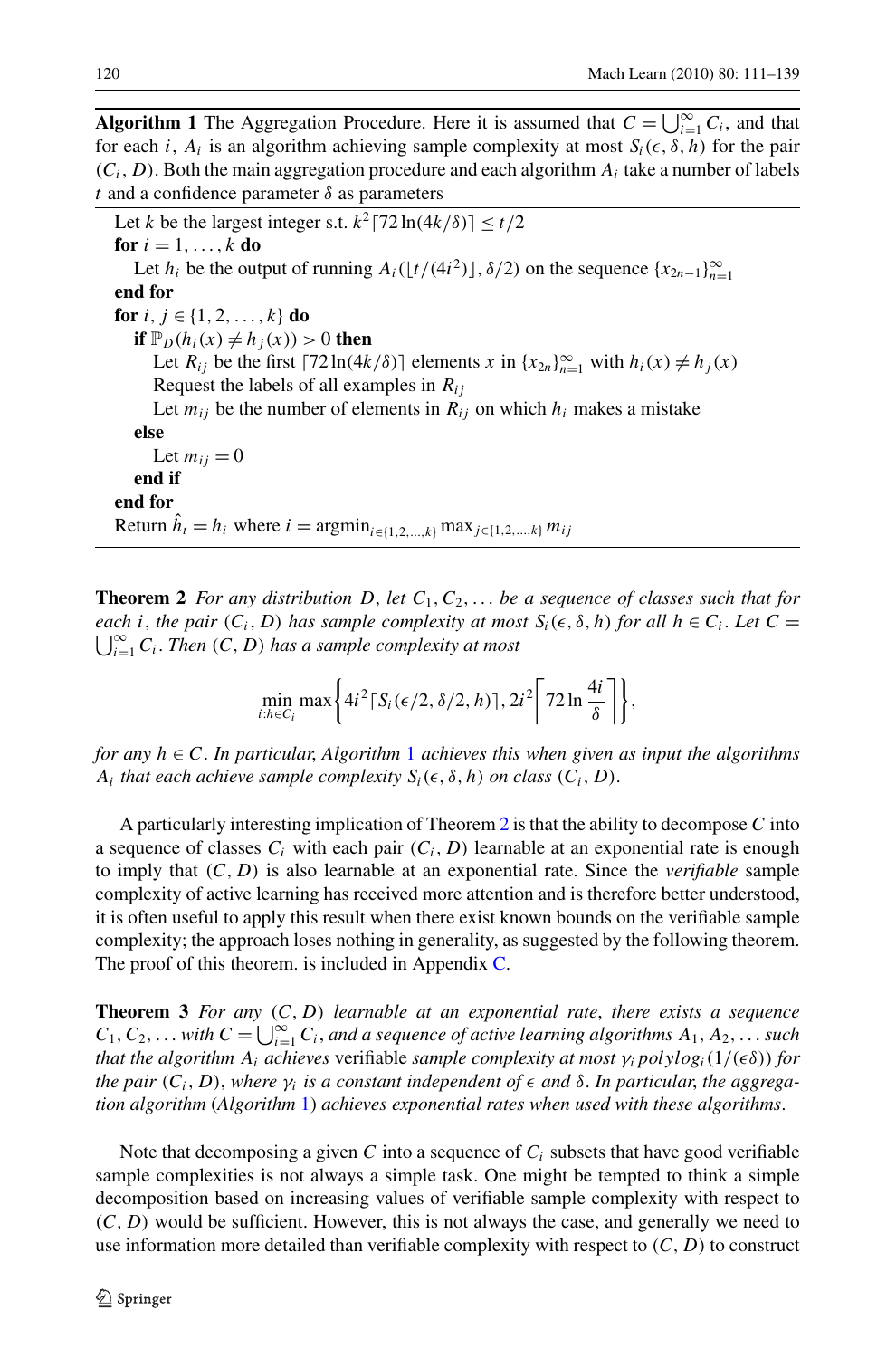a good decomposition. We have included in Appendix D a simple heuristic approach that can be quite effective, and in particular yields good sample complexities for every  $(C, D)$ described in Sect. 5.

Since it is more abstract and allows us to use known active learning algorithms as a black box, we frequently rely on the decompositional view introduced here throughout the remainder of the paper.

## **5 Exponential rates**

The results in Sect. 3 tell us that the sample complexity of active learning can be made strictly superior to any passive learning sample complexity when the VC dimension is finite. We now ask how much better that sample complexity can be. In particular, we describe a number of concept classes and distributions that are learnable at an *exponential* rate, many of which are known to require  $\Omega(1/\epsilon)$  *verifiable* sample complexity.

5.1 Exponential rates for simple classes

We begin with a few simple observations, to point out situations in which exponential rates are trivially achievable; in fact, in each of the cases mentioned in this subsection, the sample complexity is actually  $O(1)$ .

Clearly if  $|\mathcal{X}| < \infty$  or  $|C| < \infty$ , we can always achieve exponential rates. In the former case, we may simply request the label of every x in the support of  $D$ , and thereby perfectly identify the target. The corresponding  $\gamma = |\mathcal{X}|$ . In the latter case, the CAL algorithm can achieve exponential learning with  $\gamma = |C|$  since each queried label will reduce the size of the version space by at least one.

Less obvious is the fact that a similar argument can be applied to any *countably infinite* hypothesis class C. In this case we can impose an ordering  $h_1, h_2, \ldots$  over the classifiers in C, and set  $C_i = \{h_i\}$  for all i. By Theorem 2, applying the aggregation procedure to this sequence yields an algorithm with sample complexity  $S(\epsilon, \delta, h_i) = 2i^2 [72 \ln(4i/\delta)] =$  $O(1)$ .

#### 5.2 Geometric concepts, uniform distribution

Many interesting geometric concepts in  $\mathbb{R}^n$  are learnable at an exponential rate if the underlying distribution is uniform on some subset of  $\mathbb{R}^n$ . Here we provide some examples; interestingly, every example in this subsection has some targets for which the *verifiable* sample complexity is  $\Omega(1/\epsilon)$ . As we see in Sect. 5.3, all of the results in this section can be extended to many other types of distributions as well.

*Unions of k intervals under arbitrary distributions* Let  $X$  be the interval [0, 1) and let  $C^{(k)}$  denote the class of unions of at most k intervals. In other words,  $C^{(k)}$  contains functions described by a sequence  $\langle a_0, a_1, \ldots, a_\ell \rangle$ , where  $a_0 = 0$ ,  $a_\ell = 1$ ,  $\ell \leq 2k + 1$ , and  $a_0, \ldots, a_\ell$ is the (nondecreasing) sequence of transition points between negative and positive segments (so x is labeled +1 iff  $x \in [a_i, a_{i+1})$  for some *odd i*). For any distribution, this class is learnable at an exponential rate by the following decomposition argument. First, define  $C_1$ to be the set containing the all-negative function along with any functions that are equivalent given the distribution D. Formally,

$$
C_1 = \{ h \in C^{(k)} : \mathbb{P}(h(X) = +1) = 0 \}.
$$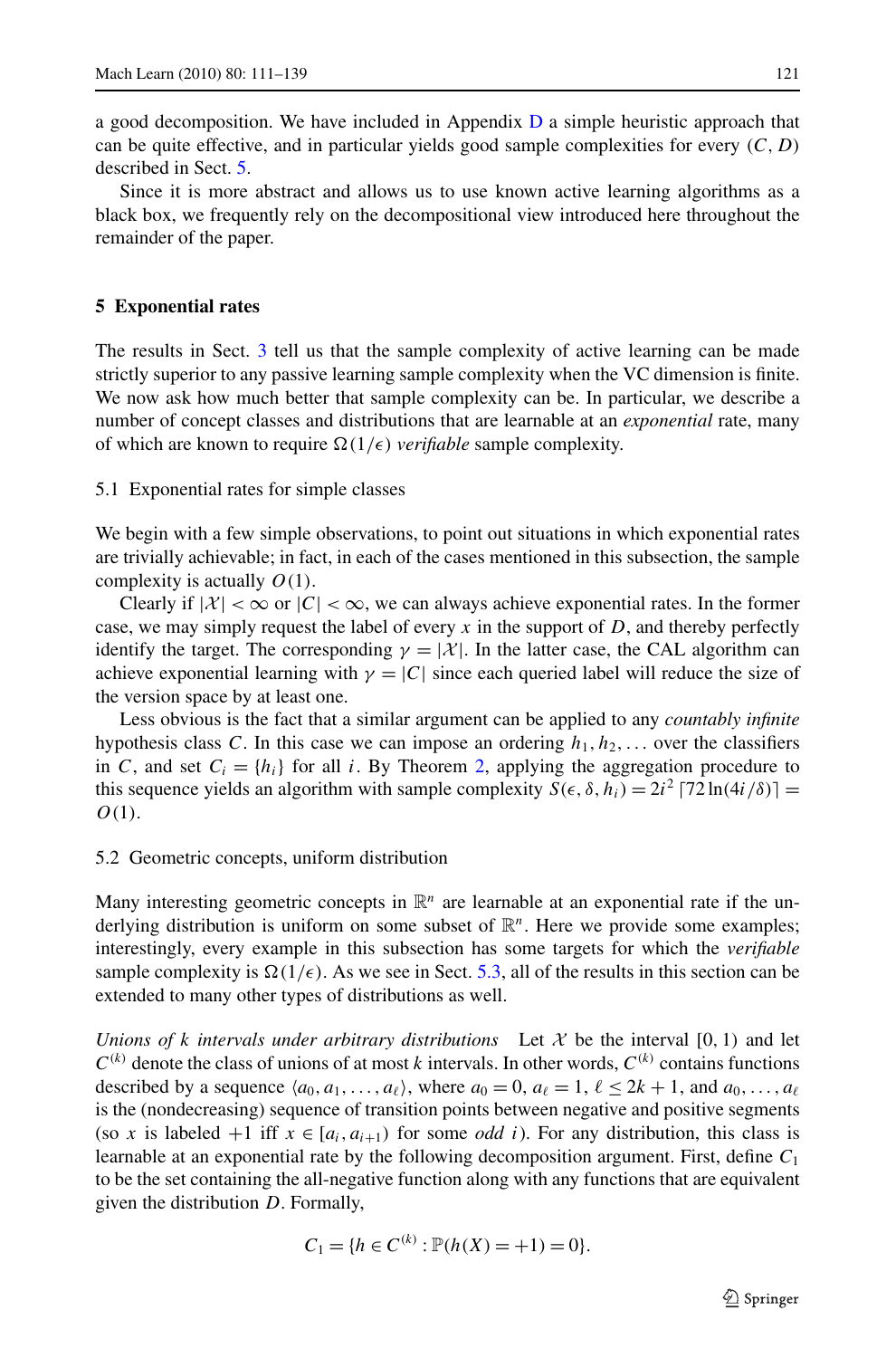Clearly  $C_1$  has verifiable sample complexity 0. For  $i = 2, 3, ..., k + 1$ , let  $C_i$  be the set containing all functions that can be represented as unions of  $i - 1$  intervals but cannot be represented as unions of fewer intervals. More formally, we can inductively define each  $C_i$ as

$$
C_i = \left\{ h \in C^{(k)} : \exists h' \in C^{(i-1)} \text{ s.t. } \mathbb{P}(h(X) \neq h'(X)) = 0 \right\} \setminus \bigcup_{j < i} C_j.
$$

For  $i > 1$ , within each subclass  $C_i$ , for each  $h \in C_i$  the disagreement coefficient is bounded by something proportional to  $k + 1/w(h)$ , where  $w(h)$  is the weight of the smallest positive or negative interval. Note  $w(h) > 0$  by construction of the  $C_i$  sets. Thus running CAL with  $\tilde{C}_i$  achieves polylogarithmic (verifiable) sample complexity for any  $h \in C_i$ . Since  $C^{(k)} =$  $\bigcup_{i=1}^{k+1} C_i$ , by Theorem 2,  $C^{(k)}$  is learnable at an exponential rate.

*Ordinary binary classification trees* Let  $X$  be the cube  $[0, 1]^n$ ,  $D$  be the uniform distribution on  $X$ , and  $C$  be the class of binary decision trees using a finite number of axis-parallel splits (see e.g., Devroye et al. 1996, Chap. 20). In this case, in the same spirit as the previous example, we let  $C_i$  be the set of decision trees in C distance zero from a tree with i leaf nodes, not contained in any  $C_j$  for  $j < i$ . For any i, the disagreement coefficient for any  $h \in C_i$  (with respect to  $(C_i, D)$ ) is a finite constant, and we can choose  $C_i$  to have finite VC dimension, so each  $(C_i, D)$  is learnable at an exponential rate (by running CAL with  $C_i$ ). By Theorem 2,  $(C, D)$  is learnable at an exponential rate.

#### *5.2.1 Linear separators*

**Theorem 4** *Let* C *be the concept class of linear separators in* n *dimensions*, *and let* D *be the uniform distribution over the surface of the unit sphere*. *The pair* (C, D) *is learnable at an exponential rate*.

*Proof* There are multiple ways to achieve this. We describe here a simple proof that uses a decomposition as follows. Let  $\lambda(h)$  be the probability mass of the minority class under hypothesis h. Let  $C_1$  be the set containing only the separators h with  $\lambda(h) = 0$ , let  $C_2 = \{h \in \mathcal{C} : \lambda(h) = 1/2\}$ , and let  $C_3 = \mathcal{C} \setminus (C_1 \cup C_2)$ . As before, we can use a black box active learning algorithm such as CAL to learn within the class  $C_3$ . To prove that we indeed get the desired exponential rate of active learning, we show that the disagreement coefficient of any separator  $h \in C_3$  with respect to  $(C_3, D)$  is finite. Hanneke's results concerning the CAL algorithm (Hanneke 2007a, 2009) then immediately imply that  $C_3$  is learnable at an exponential rate. Since  $C_1$  trivially has sample complexity 1, and  $(C_2, D)$  is known to be learnable at an exponential rate (Dasgupta 2005; Balcan et al. 2007; Hanneke 2007a; Dasgupta et al. 2005), combined with Theorem 2, this would imply the result. Below, we will restrict the discussion to hypotheses in  $C_3$ , which will be implicit in notation such as  $B(h, r)$ , etc.

First note that, to show  $\theta_h < \infty$ , it suffices to show that

$$
\lim_{r \to 0} \frac{\mathbb{P}(\text{DIS}(B(h, r)))}{r} < \infty,\tag{5.1}
$$

so we will focus on this.

For any h, there exists  $r_h > 0$  s.t.  $\forall h' \in B(h, r), \mathbb{P}(h'(X) = +1) \leq 1/2 \Leftrightarrow \mathbb{P}(h(X) =$  $+1$ )  $\leq 1/2$ , or in other words the minority class is the same among all  $h' \in B(h,r)$ .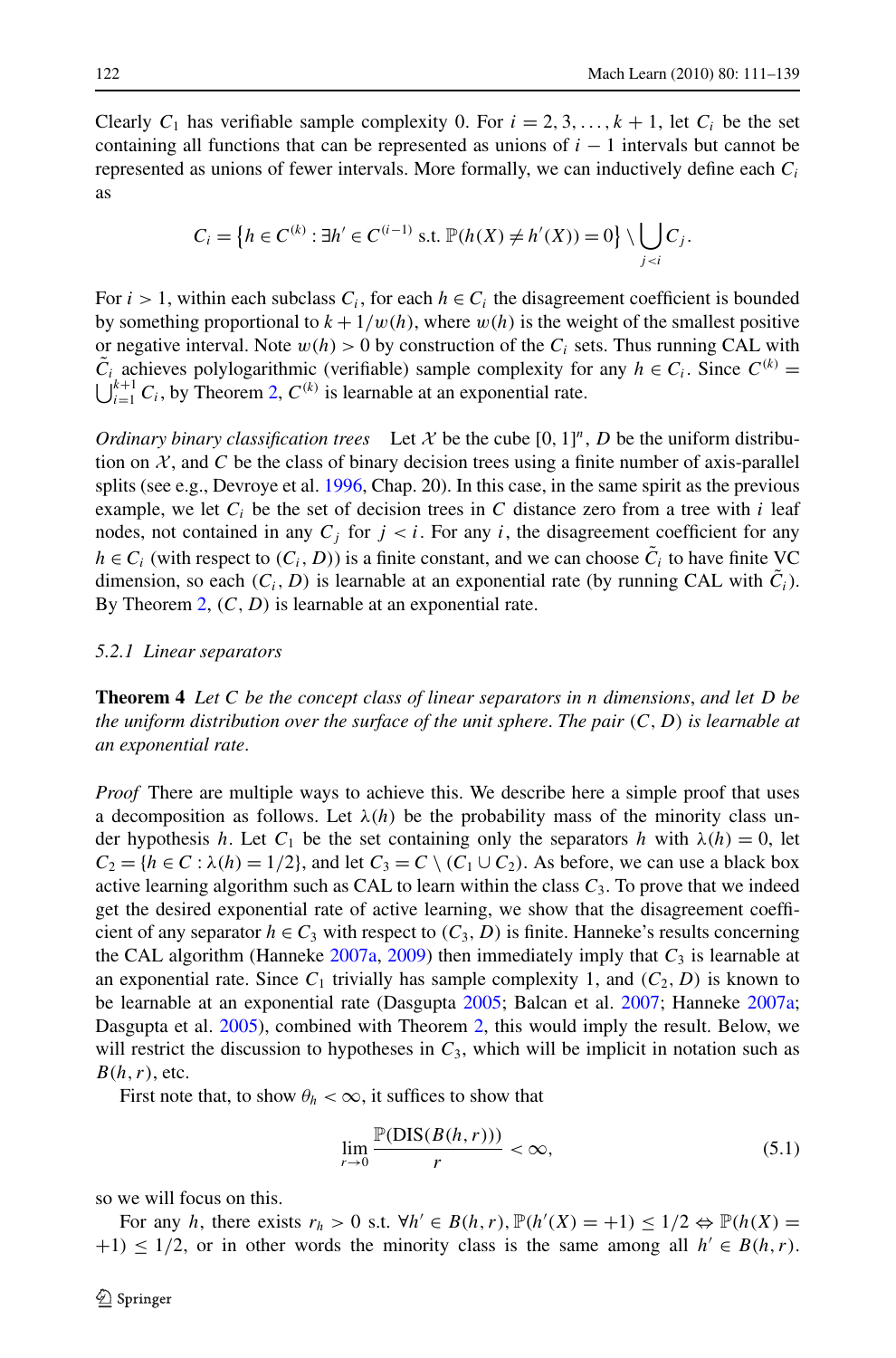**Fig. 2** Projection of  $\bar{h}$  and  $\bar{h}'$ into the plane defined by w and  $w'$ 



Now consider any  $h' \in B(h, r)$  for  $0 < r < \min\{r_h, \lambda(h)/2\}$ . Clearly  $\mathbb{P}(h(X) \neq h'(X)) \ge$  $|\lambda(h) - \lambda(h')|$ . Suppose  $h(x) = sign(w \cdot x + b)$  and  $h'(x) = sign(w' \cdot x + b')$  (where, without loss, we assume  $||w|| = 1$ ), and  $\alpha(h, h') \in [0, \pi]$  is the angle between w and w'. If  $\alpha(h, h') = 0$  or if the minority regions of h and h' do not intersect, then clearly  $\mathbb{P}(h(X) \neq 0)$  $h'(X) \ge \frac{2\alpha(h,h')}{\pi} \min\{\lambda(h), \lambda(h')\}.$  Otherwise, consider the classifiers  $\bar{h}(x) = \text{sign}(w \cdot x + \bar{b})$ and  $\bar{h}'(x) = \text{sign}(w' \cdot x + \bar{b}')$ , where  $\bar{b}$  and  $\bar{b}'$  are chosen s.t.  $\mathbb{P}(\bar{h}(X) = +1) = \mathbb{P}(\bar{h}'(X) = +1)$ and  $\lambda(h) = \min{\{\lambda(h), \lambda(h')\}}$ . That is, h and h' are identical to h and h' except that we adjust the bias term of the one with larger minority class probability to reduce its minority class probability to be equal to the other's. If  $h \neq \bar{h}$ , then most of the probability mass of  $\{x : h(x) \neq h(x)\}$  is contained in the majority class region of h' (or vice versa if  $h' \neq h'$ ), and in fact every point in  $\{x : h(x) \neq h(x)\}$  is labeled by h according to the majority class label (and similarly for h' and  $\bar{h}'$ ). Therefore, we have  $\mathbb{P}(h(X) \neq h'(X)) \geq \mathbb{P}(\bar{h}(X) \neq \bar{h}'(X))$ .

We also have that  $\mathbb{P}(\bar{h}(X) \neq \bar{h}'(X)) \geq \frac{2\alpha(h,h')}{\pi} \lambda(\bar{h})$ . To see this, consider the projection onto the 2-dimensional plane defined by w and  $w'$ , as in Fig. 2. Because the two decision boundaries must intersect inside the acute angle, the probability mass contained in each of the two wedges (both with  $\alpha(h, h')$  angle) making up the projected region of disagreement between h and h' must be at least an  $\alpha(h, h')/\pi$  fraction of the total minority class probability for the respective classifier, implying the union of these two wedges has probability mass at least  $\frac{2\alpha(h,h')}{\pi}\lambda(\bar{h})$ . Therefore, we must have  $\mathbb{P}(h(X) \neq h'(X)) \ge$  $\max\{|\lambda(h) - \lambda(h')|, \frac{2\alpha(h,h')}{\pi} \min\{\lambda(h), \lambda(h')\}\}\$ , and thus

$$
B(h,r) \subseteq \left\{ h': \max\left\{ |\lambda(h) - \lambda(h')|, \frac{2\alpha(h,h')}{\pi} \min\{\lambda(h), \lambda(h')\}\right\} \leq r \right\}.
$$

The region of disagreement of this set is at most

$$
\begin{aligned} \text{DIS}\bigg(\bigg\{h': \frac{2\alpha(h, h')}{\pi}(\lambda(h) - r) \le r \wedge |\lambda(h) - \lambda(h')| \le r\bigg\}\bigg) \\ &\subseteq \text{DIS}(\{h': w' = w \wedge |\lambda(h') - \lambda(h)| \le r\}) \\ &\cup \text{DIS}(\{h': \alpha(h, h') \le \pi r/\lambda(h) \wedge |\lambda(h) - \lambda(h')| = r\}), \end{aligned}
$$

where this last relation follows from the following reasoning. Take  $y_{mai}$  to be the majority class of h (arbitrary if  $\lambda(h) = 1/2$ ). For any h' with  $|\lambda(h) - \lambda(h')| < r$ , the h'' with  $\alpha(h, h'') = \alpha(h, h')$  having  $\mathbb{P}(h(X) = y_{maj}) - \mathbb{P}(h''(X) = y_{maj}) = r$  disagrees with h on a set of points containing  $\{x : h'(x) \neq h(x) = y_{maj}\}$ ; likewise, the one having  $\mathbb{P}(h(X) = y_{maj}) - \mathbb{P}(h''(X) = y_{maj}) = -r$  disagrees with h on a set of points containing  $\{x : h'(x) \neq h(x) = -y_{maj}\}\$ . So any point in disagreement between h and some h' with  $|\lambda(h) - \lambda(h')| < r$  and  $\alpha(h, h') \leq \pi r / \lambda(h)$  is also disagreed upon by some h'' with  $|\lambda(h) - \lambda(h'')| = r$  and  $\alpha(h, h'') \leq \pi r / \lambda(h)$ .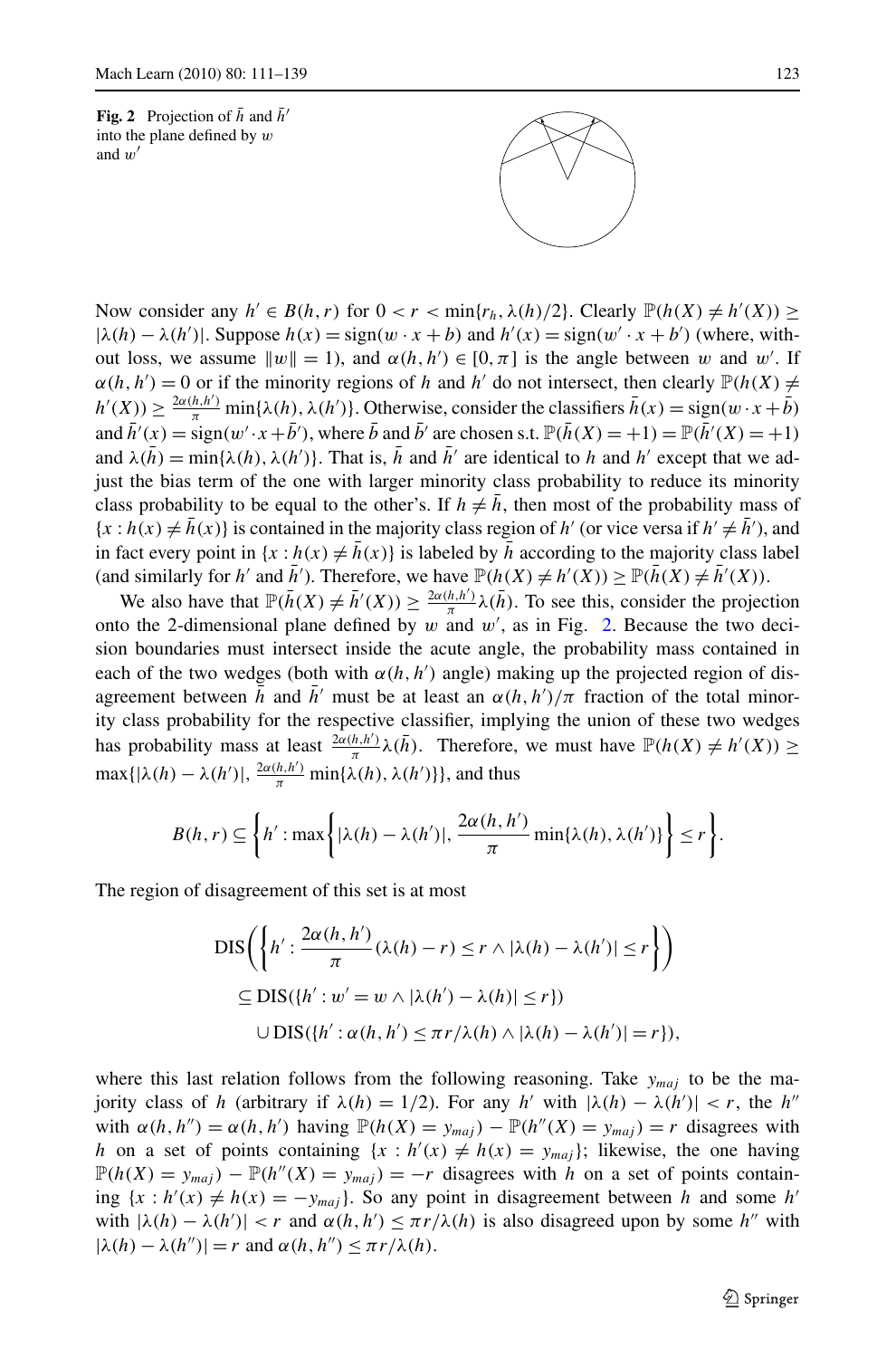Some simple trigonometry shows that  $DIS({h': \alpha(h, h') \leq \pi r / \lambda(h) \land |\lambda(h) - \lambda(h')| =$ r}) is contained in the set of points within distance  $\sin(\pi r/\lambda(h)) \leq \pi r/\lambda$  of the two hyperplanes representing  $h_1(x) = sign(w \cdot x + b_1)$  and  $h_2(x) = sign(w \cdot x + b_2)$  defined by the property that  $\lambda(h_1) - \lambda(h) = \lambda(h) - \lambda(h_2) = r$ , so that the total region of disagreement is contained within

$$
\{x: h_1(x) \neq h_2(x)\} \cup \{x: \min\{|w \cdot x + b_1|, |w \cdot x + b_2|\} \leq \pi r/\lambda(h)\}.
$$

Clearly,  $\mathbb{P}(\{x : h_1(x) \neq h_2(x)\}) = 2r$ . Using previous results (Balcan et al. 2006; Hanneke 2007a), we know that  $\mathbb{P}(\{x : \min\{|w \cdot x + b_1|, |w \cdot x + b_2|\} \leq \pi r/\lambda(h)\}) \leq 2\pi \sqrt{n}r/\lambda(h)$ (since the probability mass contained within this distance of a hyperplane is maximized when the hyperplane passes through the origin). Thus, the probability of the entire region of disagreement is at most  $(2 + 2\pi \sqrt{n}/\lambda(h))r$ , so that (5.1) holds, and therefore the disagreement coefficient is finite.

# 5.3 Composition results

We can also extend the results from the previous subsection to other types of distributions and concept classes in a variety of ways. Here we include a few results to this end.

*Close distributions* If (C, D) is learnable at an exponential rate, then for any distribution D' such that for all measurable  $A \subseteq \mathcal{X}$ ,  $\lambda \mathbb{P}_D(A) \leq \mathbb{P}_{D'}(A) \leq (1/\lambda) \mathbb{P}_D(A)$  for some  $\lambda \in$  $(0, 1]$ ,  $(C, D')$  is also learnable at an exponential rate. In particular, we can simply use the algorithm for  $(C, D)$ , filter the examples from  $D'$  so that they appear like examples from D, and then any t large enough to find an  $\epsilon \lambda$ -good classifier with respect to D is large enough to find an  $\epsilon$ -good classifier with respect to D'. This general idea has previously been observed for the verifiable sample complexity (Dasgupta 2005; Hanneke 2007a).

*Mixtures of distributions* Suppose there exist algorithms  $A_1$  and  $A_2$  for learning a class C at an exponential rate under distributions  $D_1$  and  $D_2$  respectively. It turns out we can also learn under any *mixture* of  $D_1$  and  $D_2$  at an exponential rate, by using  $A_1$  and  $A_2$  as black boxes. In particular, the following theorem relates the sample complexity under a mixture to the sample complexities under the mixing components.

**Theorem 5** Let C be an arbitrary hypothesis class. Assume that the pairs  $(C, D_1)$ *and*  $(C, D_2)$  *have sample complexities*  $S_1(\epsilon, \delta, h^*)$  *and*  $S_2(\epsilon, \delta, h^*)$  *respectively, where*  $D_1$  *and*  $D_2$  *have density functions*  $\mathbb{P}_{D_1}$  *and*  $\mathbb{P}_{D_2}$  *respectively. Then for any*  $\alpha \in [0, 1]$ *, the pair*  $(C, \alpha D_1 + (1 - \alpha)D_2)$  *has sample complexity at most*  $2 \lceil max\{S_1(\epsilon/3, \delta/2, h^*)\}$ ,  $S_2(\epsilon/3, \delta/2, h^*)\}$ .

*Proof* If  $\alpha = 0$  or 1 then the theorem statement holds trivially. Assume instead that  $\alpha \in (0, 1)$ . As we are only interested in proving the existence of an algorithm achieving the desired sample complexity, we can describe a method in terms of  $\alpha$ ,  $D_1$ , and  $D_2$ , and in particular it can depend on these items in essentially arbitrary ways.

Suppose algorithms  $A_1$  and  $A_2$  achieve the stated sample complexities under  $D_1$  and  $D_2$ respectively. At a high level, the algorithm we define works by "filtering" the distribution over input so that it appears to come from two streams, one distributed according to  $D_1$ , and one distributed according to  $D_2$ , and feeding these filtered streams to  $A_1$  and  $A_2$  respectively. To do so, we define a random sequence  $u_1, u_2, \ldots$  of independent uniform random variables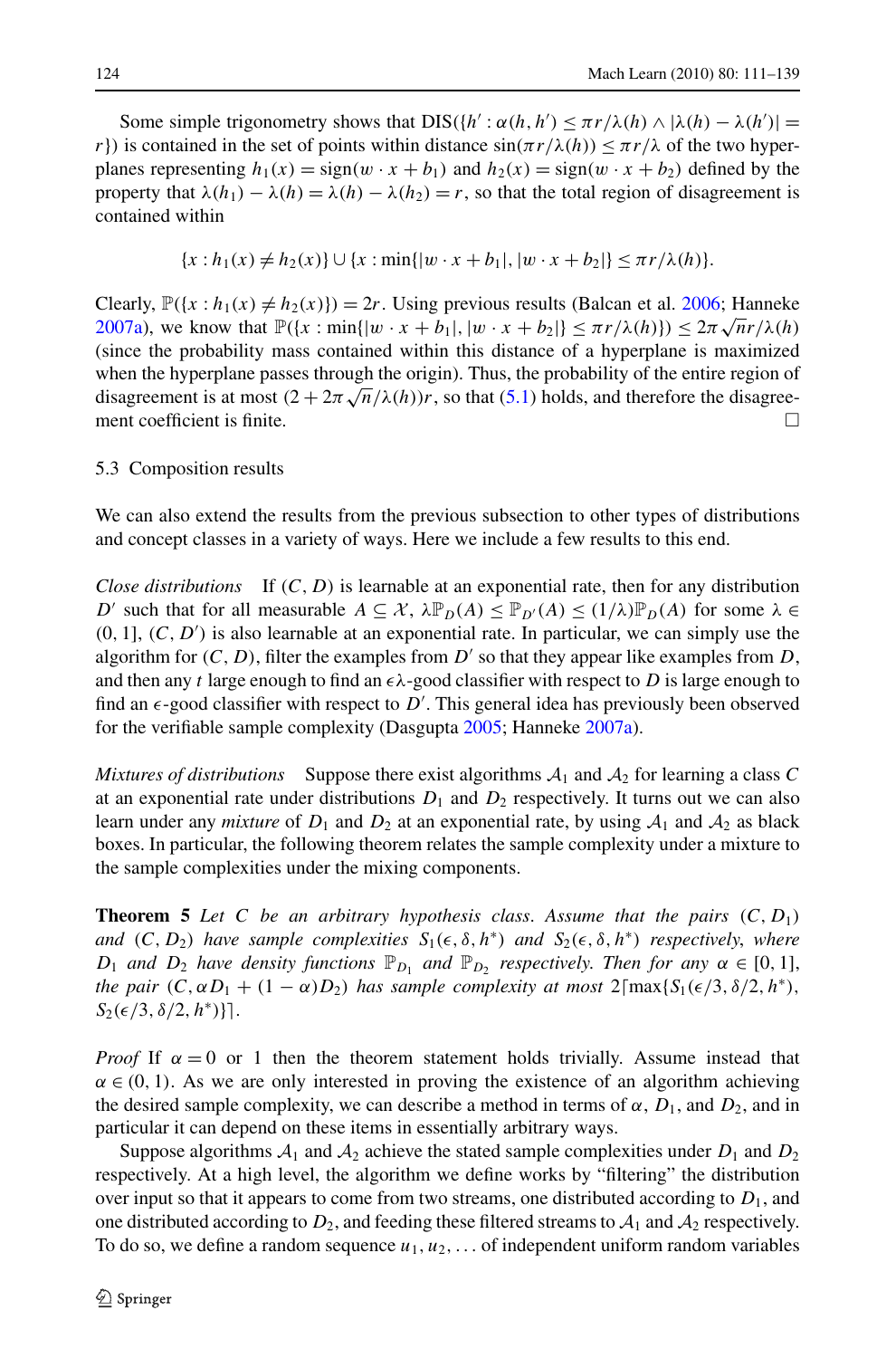

**Fig. 3** Illustration of the proof of Theorem 5. The *dark gray* regions represent  $B_{D_1}(h_1, 2r)$  and  $B_{D_2}(h_2, 2r)$ . The function h that gets returned is in the intersection of these. The *light gray* regions represent  $B_{D_1}(h_1, \epsilon/3)$ and  $B_{D_2}(h_2, \epsilon/3)$ . The target function  $h^*$  is in the intersection of these. We therefore must have  $r \le \epsilon/3$ , and by the triangle inequality er(h)  $\leq \epsilon$ 

in [0, 1]. We then run  $A_1$  on the sequence of examples  $x_i$  from the unlabeled data sequence satisfying

$$
u_i < \frac{\alpha \mathbb{P}_{D_1}(x_i)}{\alpha \mathbb{P}_{D_1}(x_i) + (1 - \alpha) \mathbb{P}_{D_2}(x_i)},
$$

and run  $A_2$  on the remaining examples, allowing each to make an equal number of label requests.

Let  $h_1$  and  $h_2$  be the classifiers output by  $A_1$  and  $A_2$ . Because of the filtering, the examples that  $A_1$  sees are distributed according to  $D_1$ , so after  $t/2$  queries, the current error of  $h_1$  with respect to  $D_1$  is, with probability  $1 - \delta/2$ , at most inf{ $\epsilon' : S_1(\epsilon', \delta/2, h^*) \le t/2$ . A similar argument applies to the error of  $h_2$  with respect to  $D_2$ .

Finally, let

$$
r = \inf\{r : B_{D_1}(h_1, r) \cap B_{D_2}(h_2, r) \neq \emptyset\},\
$$

where

$$
B_{D_i}(h_i, r) = \{ h \in C : \mathbb{P}_{D_i}(h(x) \neq h_i(x)) \leq r \}.
$$

Define the output of the algorithm to be any  $h \in B_{D_1}(h_1, 2r) \cap B_{D_2}(h_2, 2r)$ . If a total of  $t \ge 2 \lceil \max\{S_1(\epsilon/3, \delta/2, h^*), S_2(\epsilon/3, \delta/2, h^*)\}\rceil$  queries have been made (t/2 by  $\mathcal{A}_1$  and t/2 by  $A_2$ ), then by a union bound, with probability at least  $1 - \delta$ ,  $h^*$  is in the intersection of the  $\epsilon/3$ -balls, and so h is in the intersection of the 2 $\epsilon/3$ -balls. By the triangle inequality, h is within  $\epsilon$  of  $h^*$  under both distributions, and thus also under the mixture. (See Fig. 3 for an illustration of these ideas.)

# 5.4 Lower bounds

Given the previous discussion, one might suspect that *any* pair (C, D) is learnable at an exponential rate, under some mild condition such as finite VC dimension. However, we show in the following that this is *not* the case, even for some simple geometric concept classes when the distribution is especially nasty.

**Theorem 6** *For any positive function*  $\phi(\epsilon) = o(1/\epsilon)$ , *there exists a pair* (C, D), *with the VC* dimension of *C* equal 1, *such that for any achievable sample complexity*  $S(\epsilon, \delta, h)$  *for*  $(C, D)$ , *for any*  $\delta \in (0, 1/4)$ ,

$$
\exists h \in C \quad s.t. \ S(\epsilon, \delta, h) \neq o(\phi(\epsilon)).
$$

 $\mathcal{D}$  Springer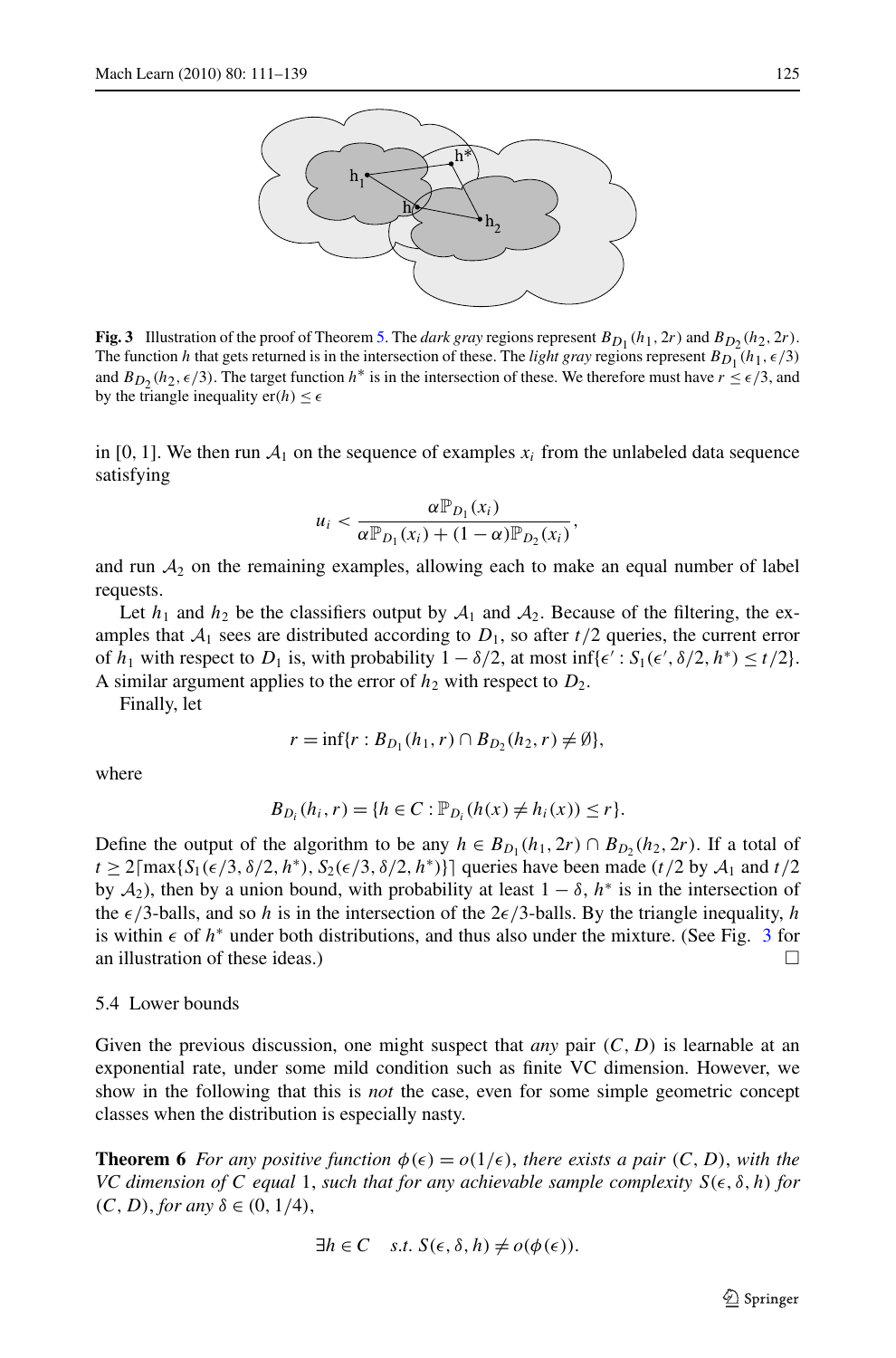

**Fig. 4** A learning problem where exponential rates are not achievable. The instance space is an infinite-depth tree. The target labels nodes along a single infinite path as +1, and labels all other nodes −1. For any  $\phi(\epsilon) = o(1/\epsilon)$ , when the number of children and probability mass of each node at each subsequent level are set in a certain way, sample complexities of  $o(\phi(\epsilon))$  are not achievable for all targets

*In particular, taking*  $\phi(\epsilon) = 1/\sqrt{\epsilon}$  (for example), *this implies that there exists a* (C, D) *that is not learnable at an exponential rate* (*in the sense of Definition* 4).

*Proof* If we can prove this for any such  $\phi(\epsilon) \neq O(1)$ , then clearly this would imply the result holds for  $\phi(\epsilon) = O(1)$  as well, so we will focus on  $\phi(\epsilon) \neq O(1)$  case. Let T be a fixed infinite tree in which each node at depth  $i$  has  $c_i$  children;  $c_i$  is defined shortly below. We consider learning the hypothesis class C where each  $h \in C$  corresponds to a path down the tree starting at the root; every node along this path is labeled 1 while the remaining nodes are labeled  $-1$ . Clearly for each  $h \in C$  there is precisely one node on each level of the tree labeled 1 by  $h$  (i.e. one node at each depth). C has VC dimension 1 since knowing the identity of the node labeled 1 on level  $i$  is enough to determine the labels of all nodes on levels  $0, \ldots, i$  perfectly. This learning problem is depicted in Fig. 4.

Now we define D, a "bad" distribution for C. Let  $\{\ell_i\}_{i=1}^{\infty}$  be any sequence of positive numbers s.t.  $\sum_{i=1}^{\infty} \ell_i = 1$ .  $\ell_i$  will bound the total probability of all nodes on level *i* according to D. Assume all nodes on level *i* have the same probability according to D, and call this  $p_i$ . We define the values of  $p_i$  and  $c_i$  recursively as follows. For each  $i \ge 1$ , we define  $p_i$  as any positive number s.t.  $p_i [\phi(p_i)] \prod_{j=0}^{i-2} c_j \leq \ell_i$  and  $\phi(p_i) \geq 4$ , and define  $c_{i-1} = [\phi(p_i)]$ . We are guaranteed that such a value of  $p_i$  exists by the assumptions that  $\phi(\epsilon) = o(1/\epsilon)$ , meaning  $\lim_{\epsilon \to 0} \epsilon \phi(\epsilon) = 0$ , and that  $\phi(\epsilon) \neq O(1)$ . Letting  $p_0 = 1 - \sum_{i \geq 1} p_i \prod_{j=0}^{i-1} c_j$  completes the definition of D.

With this definition of the parameters above, since  $\sum_i p_i \leq 1$ , we know that for any  $\epsilon_0 > 0$ , there exists some  $\epsilon < \epsilon_0$  such that for some level j,  $p_i = \epsilon$  and thus  $c_{i-1} \ge \phi(p_i) =$  $\phi(\epsilon)$ . We will use this fact to show that  $\propto \phi(\epsilon)$  labels are needed to learn with error less than  $\epsilon$  for these values of  $\epsilon$ . To complete the proof, we must prove the existence of a "difficult" target function, customized to challenge the particular learning algorithm being used. To accomplish this, we will use the probabilistic method to prove the existence of a point in each level  $i$  such that any target function labeling that point positive would have a sample complexity  $\geq \phi(p_i)/4$ . Furthermore, we will show that we can find such a point at each level in a recursive manner, so that the point at level  $i$  is among the children of the point at level  $i - 1$ . Then the difficult target function simply strings these points together.

To begin, we define  $x_0 =$  the root node. Then for each  $i \ge 1$ , recursively define  $x_i$  as follows. Suppose, for any h, the set  $R_h$  and the classifier  $h_h$  are, respectively, the random variable representing the set of examples the learning algorithm would request, and the classifier the learning algorithm would output, when  $h$  is the target and its label request budget is set to  $t = \lfloor \phi(p_i)/2 \rfloor$ . For any node x, we will let Children(x) denote the set of children of x, and Subtree(x) denote the set of x along with all descendants of x. Additionally,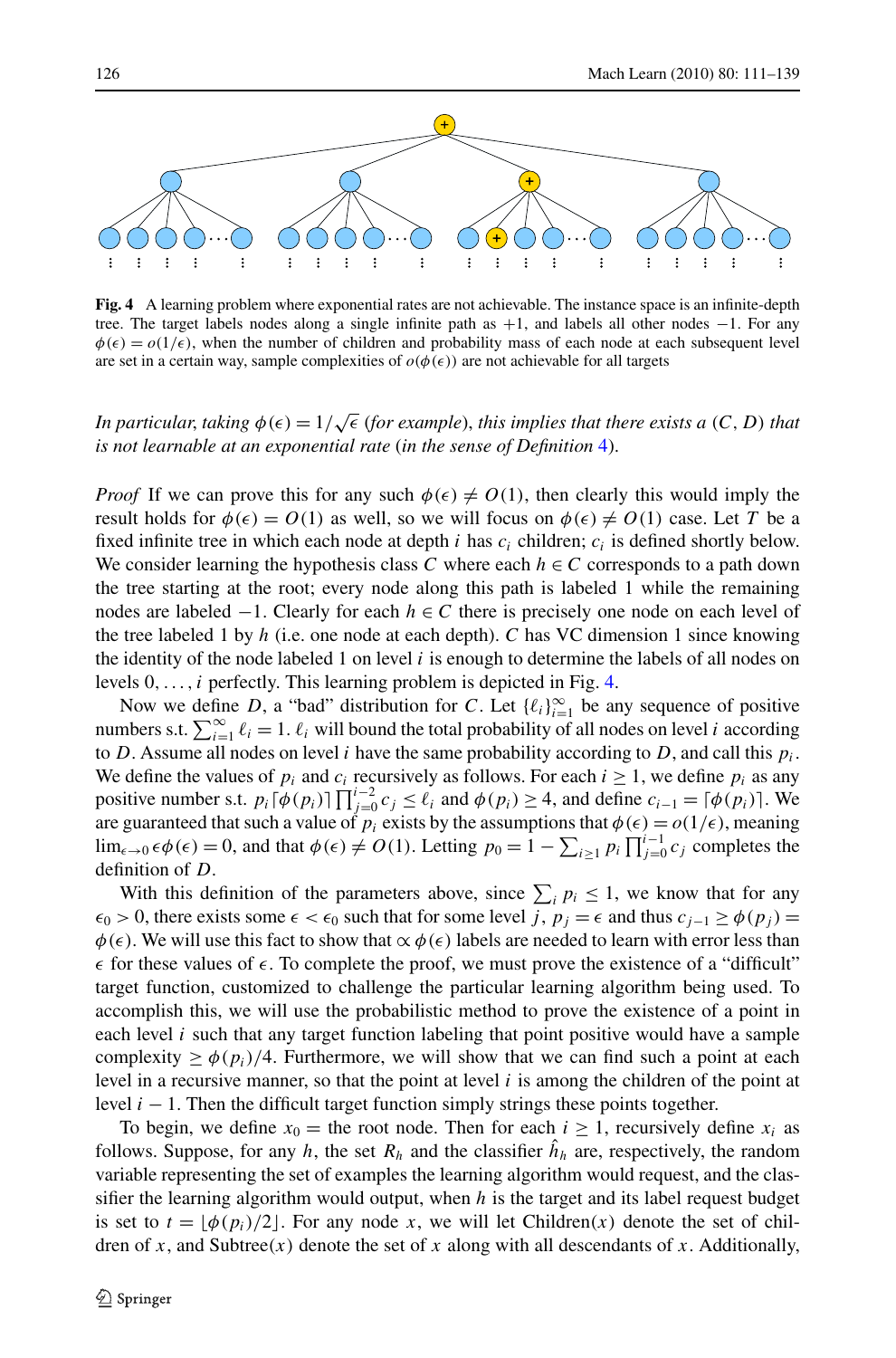let  $h_x$  denote any classifier in C s.t.  $h_x(x) = +1$ . Also, for two classifiers  $h_1, h_2$ , define  $er(h_1; h_2) = \mathbb{P}_D(h_1(X) \neq h_2(X))$ . Now note that

$$
\max_{x \in \text{Children}(x_{i-1})} \inf_{h \in C: h(x) = +1} \mathbb{P}\{\text{er}(\hat{h}_h; h) > p_i\}
$$
\n
$$
\geq \frac{1}{c_{i-1}} \sum_{x \in \text{Children}(x_{i-1})} \inf_{h \in C: h(x) = +1} \mathbb{P}\{\text{er}(\hat{h}_h; h) > p_i\}
$$
\n
$$
\geq \frac{1}{c_{i-1}} \sum_{x \in \text{Children}(x_{i-1})} \mathbb{P}\{\forall h \in C: h(x) = +1, \text{Subtree}(x) \cap R_h = \emptyset \land \text{er}(\hat{h}_h; h) > p_i\}
$$
\n
$$
= \mathbb{E}\left[\frac{1}{c_{i-1}} \sum_{\substack{x \in \text{Children}(x_{i-1}):\\ \text{Subtree}(x) \cap R_{h_x} = \emptyset}} \mathbb{I}\left[\forall h \in C: h(x) = +1, \text{er}(\hat{h}_h; h) > p_i\right]\right]
$$
\n
$$
\geq \mathbb{E}\left[\min_{x' \in \text{Children}(x_{i-1})} \frac{1}{c_{i-1}} \sum_{\substack{x \in \text{Children}(x_{i-1}):\\ \text{Subtree}(x) \cap R_{h_x} = \emptyset}} \mathbb{I}\left[x' \neq x\right]\right]
$$
\n
$$
\geq \frac{1}{c_{i-1}}(c_{i-1} - t - 1) = \frac{1}{\lfloor \phi(p_i) \rfloor} (\lfloor \phi(p_i) \rfloor - \lfloor \phi(p_i)/2 \rfloor - 1)
$$
\n
$$
\geq \frac{1}{\lfloor \phi(p_i) \rfloor} (\lfloor \phi(p_i) \rfloor/2 - 1) \geq 1/4.
$$

The expectations above are over the unlabeled examples and any internal random bits used by the algorithm. The above inequalities imply there exists some  $x \in Children(x_{i-1})$  such that every  $h \in C$  that has  $h(x) = +1$  has  $S(p_i, \delta, h) \geq \lfloor \phi(p_i)/2 \rfloor \geq \phi(p_i)/4$ ; we will take  $x_i$  to be this value of x. We now simply take the target function  $h^*$  to be the classifier that labels  $x_i$  positive for all  $i$ , and labels every other point negative. By construction, we have  $\forall i, S(p_i, \delta, h^*) \ge \phi(p_i)/4$ , and therefore

$$
\forall \epsilon_0 > 0, \exists \epsilon < \epsilon_0: \quad S(\epsilon, \delta, h^*) \ge \phi(\epsilon)/4,
$$

so that  $S(\epsilon, \delta, h^*) \neq o(\phi(\epsilon)).$  $)\neq o(\phi(\epsilon)).$ 

Note that this implies that the  $o(1/\epsilon)$  guarantee of Corollary 1 is in some sense the tightest guarantee we can make at that level of generality, without using a more detailed description of the structure of the problem beyond the finite VC dimension assumption.

This type of example can be realized by certain nasty distributions, even for a variety of simple hypothesis classes: for example, linear separators in  $\mathbb{R}^2$  or axis-aligned rectangles in  $\mathbb{R}^2$ . We remark that this example can also be modified to show that we cannot expect intersections of classifiers to preserve exponential rates. That is, the proof can be extended to show that there exist classes  $C_1$  and  $C_2$ , such that both  $(C_1, D)$  and  $(C_2, D)$  are learnable at an exponential rate, but  $(C, D)$  is not, where  $C = \{h_1 \cap h_2 : h_1 \in C_1, h_2 \in C_2\}.$ 

# **6 Discussion and open questions**

The implication of our analysis is that in many interesting cases where it was previously believed that active learning could not help, it turns out that active learning *does help asymptotically*. We have formalized this idea and illustrated it with a number of examples and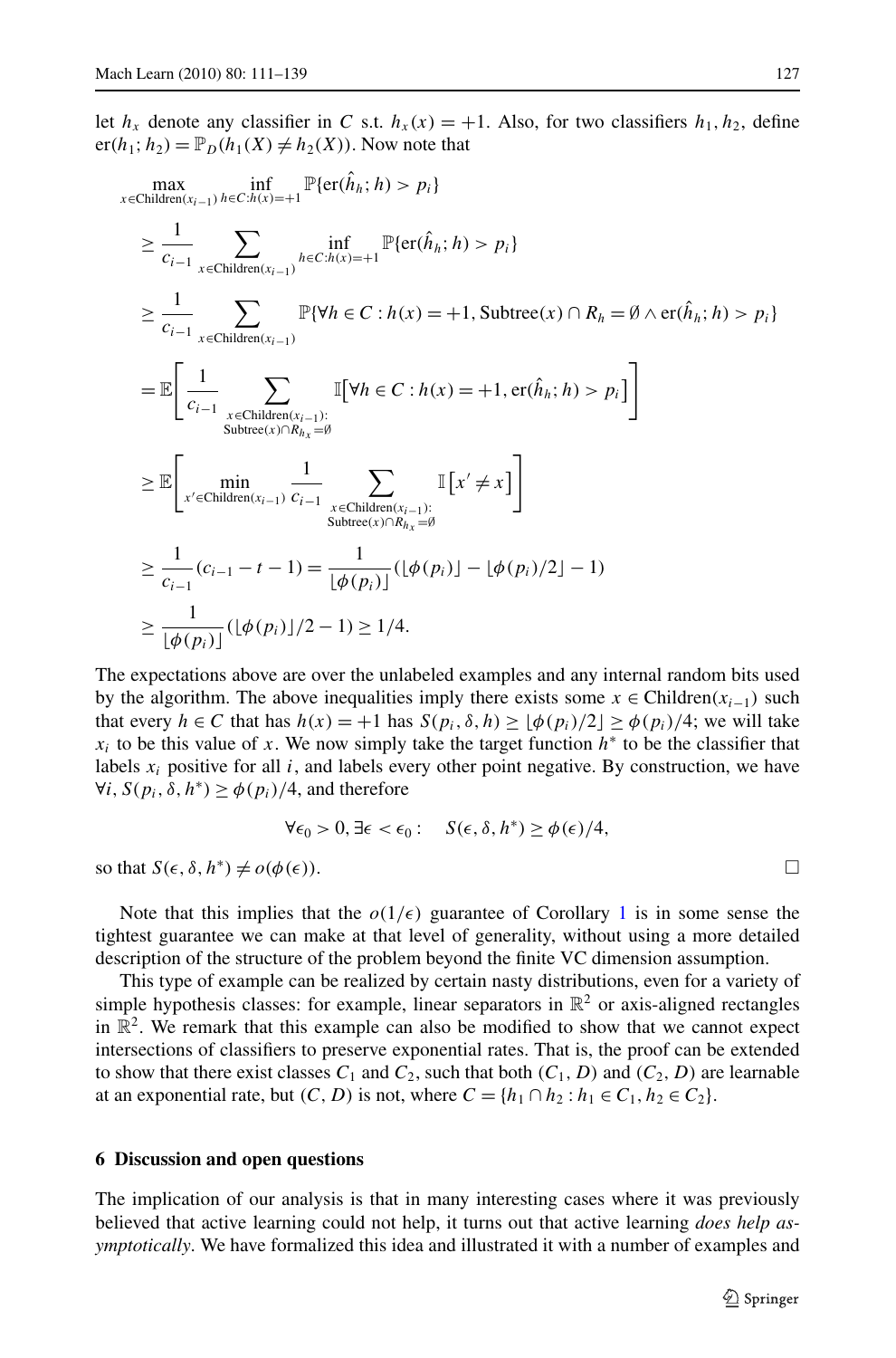general theorems throughout the paper. This realization dramatically shifts our understanding of the usefulness of active learning: while previously it was thought that active learning could *not* provably help in any but a few contrived and unrealistic learning problems, in this alternative perspective we now see that active learning essentially *always* helps, and does so significantly in all *but* a few contrived and unrealistic problems.

The use of decompositions of  $C$  in our analysis generates another interpretation of these results. Specifically, Dasgupta (2005) posed the question of whether it would be useful to develop active learning techniques for looking at unlabeled data and "placing bets" on certain hypotheses. One might interpret this work as an answer to this question; that is, some of the decompositions used in this paper can be interpreted as reflecting a preference partialordering of the hypotheses, similar to ideas explored in the passive learning literature (Vapnik 1998; Shawe-Taylor et al. 1998; Balcan and Blum 2006). However, the construction of a good decomposition in active learning seems more subtle and quite different from previous work in the context of supervised or semi-supervised learning.

It is interesting to examine the role of target- and distribution-dependent constants in this analysis. As defined, both the verifiable and true sample complexities may depend heavily on the particular target function and distribution. Thus, in both cases, we have interpreted these quantities as fixed when studying the asymptotic growth of these sample complexities as  $\epsilon$  approaches 0. It has been known for some time that, with only a few unusual exceptions, any target- and distribution-independent bound on the verifiable sample complexity could typically be no better than the sample complexity of passive learning; in particular, this observation lead Dasgupta to formulate his splitting index bounds as both target- and distribution-dependent (Dasgupta 2005). This fact also applies to bounds on the true sample complexity as well. Indeed, the entire distinction between verifiable and true sample complexities collapses if we remove the dependence on these unobservable quantities.

One might wonder what the practical implications of the true sample complexity of active learning might be since the theoretical improvements we provide are for an unverifiable complexity measure and therefore they do not actually inform the user (or algorithm) of how many labels to allow the algorithm to request. However, there might still be implications for the design of practical algorithms. In some sense, this is the same issue faced in the analysis of universally consistent learning rules in passive learning (Devroye et al. 1996). There is typically no way to verify how close to the Bayes error rate a classifier is (verifiable complexity is infinite), yet we still want learning rules whose error rates provably converge to the Bayes error in the limit (true complexity is a finite function of epsilon and the distribution of  $(X, Y)$ ), and we often find such methods quite effective in practice (e.g., k-nearest neighbor methods). So this is one instance where an unverifiable sample complexity seems to be a useful guide in algorithm design. In active learning with finite-complexity hypothesis classes we are more fortunate, since the verifiable complexity is finite—and we certainly want algorithms with small verifiable sample complexity; however, an analysis of unverifiable complexities still seems relevant, particularly when the verifiable complexity is large. In general, it seems desirable to design algorithms for any given active learning problem that achieve both a verifiable sample complexity that is near optimal and a true sample complexity that is asymptotically better than passive learning.

**Open questions** There are many interesting open problems within this framework. Perhaps the most interesting of these would be formulating general necessary and sufficient conditions for learnability at an exponential rate, and determining whether Theorem 1 can be extended to the agnostic case or to infinite capacity hypothesis classes.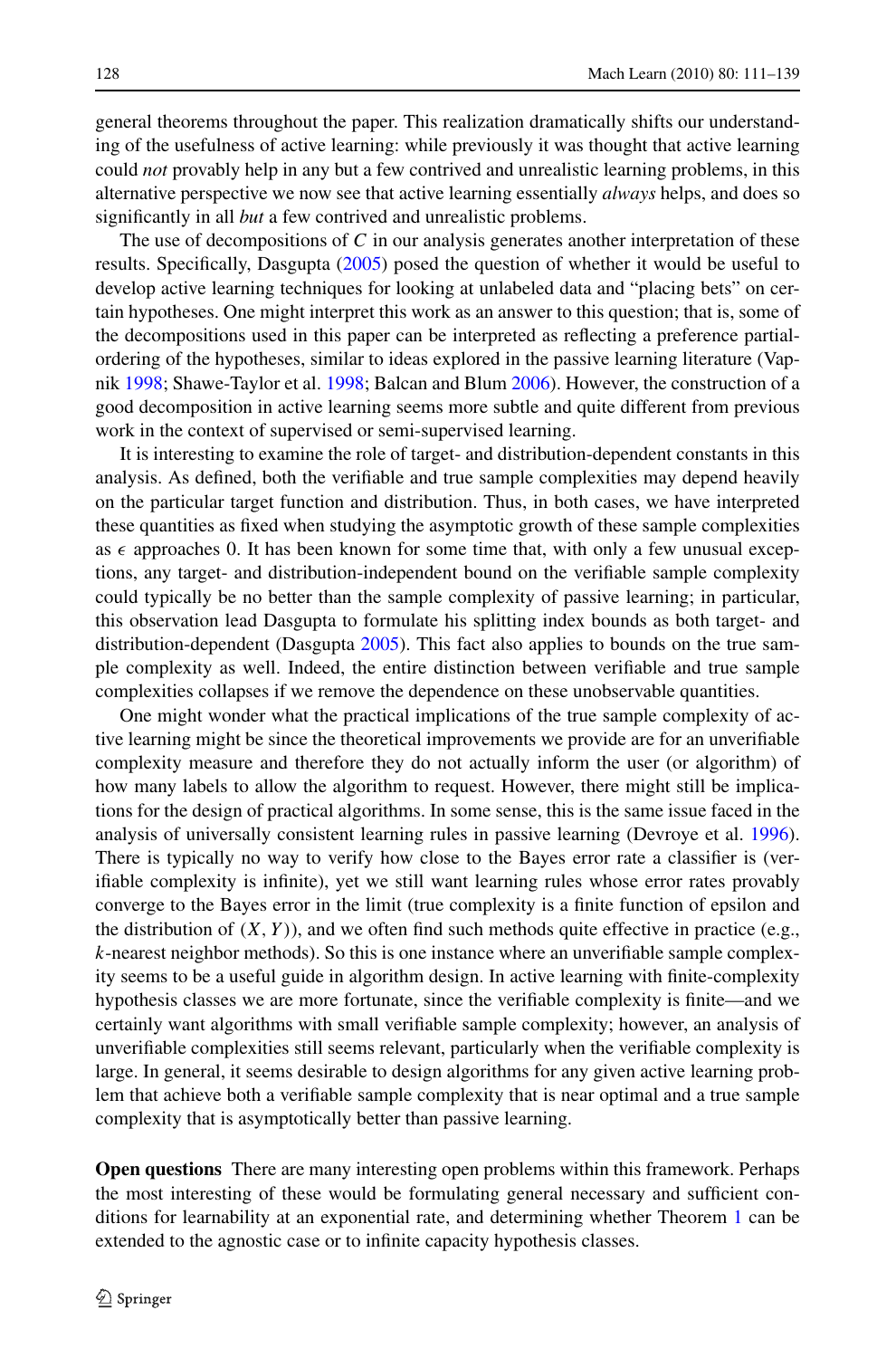**Subsequent work** Since the initial publication of these results at the 2008 Conference on Learning Theory (Balcan et al. 2008), there has been some progress in this area worth reporting. In particular, recall that Theorem 1 allows the algorithm to depend on the distribution  $D$  in arbitrary ways; that is, for each  $D$ , we can use a different active learning algorithm to achieve the improvements over the passive learning method. Indeed the proof of this result presented in Appendix E employs an active learning algorithm that leverages this dependence to such an extent that it does not seem feasible to remove this dependence on the distribution without altering the fundamental nature of the algorithm. However, using an entirely different type of active learning algorithm, Hanneke (2009) has recently been able to strengthen Theorem 1, proving that for any passive learning algorithm, there is an active learning algorithm achieving asymptotically strictly superior sample complexities simultaneously for all nontrivial target functions *and* distributions.

**Acknowledgements** We would like to extend a special thanks to Yishay Mansour for introducing us to this perspective on sample complexity and for helping us to initiate this line of thought. We are also grateful to Eyal Even-Dar, Michael Kearns, Larry Wasserman, and Eric Xing for their helpful feedback.

Maria-Florina has been supported in part by an IBM Graduate Fellowship, a Google Research Grant, and by ONR grant N00014-09-1-0751. Steve has been supported by an IBM Graduate Fellowship and by the NSF grant IIS-0713379 awarded to Eric Xing.

# **Appendix A: A lower bound on the verifiable sample complexity of the empty interval**

Let  $h_$  denote the all-negative interval. In this section, we lower bound the verifiable sample complexity achievable for this classifier, with respect to the hypothesis class  $C$  of interval classifiers under a uniform distribution on [0, 1]. Specifically, suppose there exists an algorithm A that achieves a verifiable sample complexity  $S(\epsilon, \delta, h)$  such that for some  $\epsilon \in (0, 1/4)$  and some  $\delta \in (0, 1/4)$ ,

$$
S(\epsilon,\delta,h_-) < \left\lfloor \frac{1}{24\epsilon} \right\rfloor.
$$

We prove that this would imply the existence of some interval  $h'$  for which the value of  $S(\epsilon, \delta, h')$  is *not valid* under Definition 1. We proceed by the probabilistic method.

Consider the subset of intervals

$$
H_{\epsilon} = \left\{ [3i\epsilon, 3(i+1)\epsilon] : i \in \left\{0, 1, \ldots, \left\lfloor \frac{1-3\epsilon}{3\epsilon} \right\rfloor \right\} \right\}.
$$

Let  $s = [S(\epsilon, \delta, h_{-})]$ . For any  $f \in C$ , let  $R_f$ ,  $h_f$ , and  $\hat{\epsilon}_f$  denote the random variables representing, respectively, the set of examples  $(x, y)$  for which  $A(s, \delta)$  requests labels (including their  $y = f(x)$  labels), the classifier  $A(s, \delta)$  outputs, and the confidence bound  $A(s, \delta)$  outputs, when f is the target function. Let  $\mathbb I$  be an indicator function that is 1 if its argument is true and 0 otherwise. Then

$$
\max_{f \in H_{\epsilon}} \mathbb{P} \left( \mathbb{P}_{X} \left( \hat{h}_{f}(X) \neq f(X) \right) > \hat{\epsilon}_{f} \right) \n\geq \frac{1}{|H_{\epsilon}|} \sum_{f \in H_{\epsilon}} \mathbb{P} \left( \mathbb{P}_{X} \left( \hat{h}_{f}(X) \neq f(X) \right) > \hat{\epsilon}_{f} \right)
$$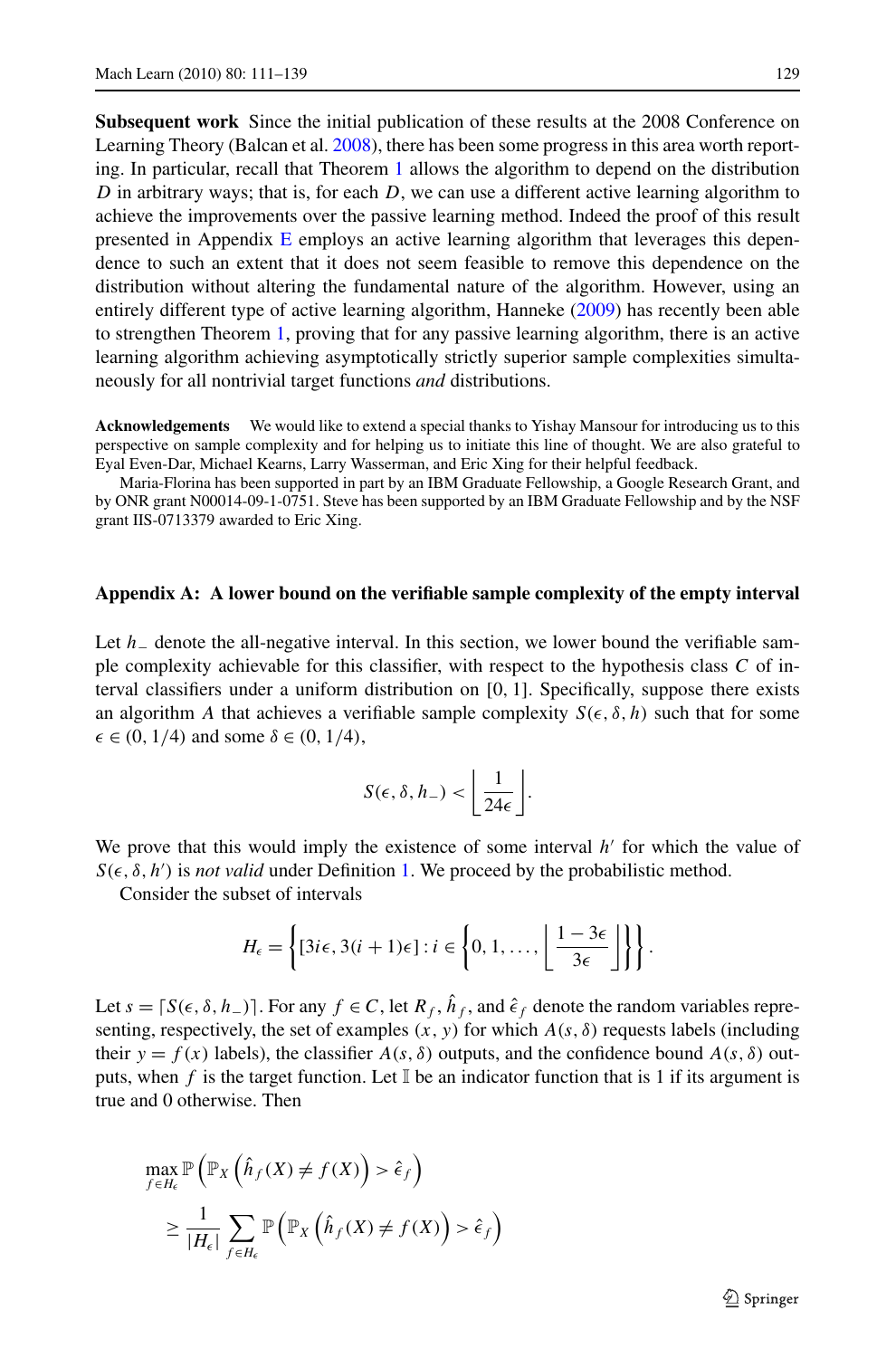$$
\geq \frac{1}{|H_{\epsilon}|} \sum_{f \in H_{\epsilon}} \mathbb{P}\left((R_f = R_{h_{-}}) \wedge \left(\mathbb{P}_X\left(\hat{h}_f(X) \neq f(X)\right) > \hat{\epsilon}_f\right)\right)
$$
\n
$$
= \mathbb{E}\left[\frac{1}{|H_{\epsilon}|} \sum_{f \in H_{\epsilon}: R_f = R_{h_{-}}} \mathbb{I}\left[\mathbb{P}_X\left(\hat{h}_f(X) \neq f(X)\right) > \hat{\epsilon}_f\right]\right]
$$
\n
$$
\geq \mathbb{E}\left[\frac{1}{|H_{\epsilon}|} \sum_{f \in H_{\epsilon}: R_f = R_{h_{-}}} \mathbb{I}\left[\left(\mathbb{P}_X\left(\hat{h}_f(X) = +1\right) \leq \epsilon\right) \wedge \left(\hat{\epsilon}_f \leq \epsilon\right)\right]\right]
$$
\n(A.1)

$$
= \mathbb{E}\bigg[\frac{1}{|H_{\epsilon}|}\sum_{f \in H_{\epsilon}:R_{f}=R_{h_{-}}} \mathbb{I}\bigg[\bigg(\mathbb{P}_{X}\left(\hat{h}_{h_{-}}(X) \neq h_{-}(X)\right) \leq \epsilon\bigg) \wedge \left(\hat{\epsilon}_{h_{-}} \leq \epsilon\right)\bigg]\bigg] \tag{A.2}
$$

$$
\geq \mathbb{E}\left[\left(\frac{|H_{\epsilon}| - s}{|H_{\epsilon}|}\right) \mathbb{I}\left[\mathbb{P}_{X}\left(\hat{h}_{h_{-}}(X) \neq h_{-}(X)\right) \leq \hat{\epsilon}_{h_{-}} \leq \epsilon\right]\right]
$$
\n
$$
= \left(\frac{|H_{\epsilon}| - s}{|H_{\epsilon}|}\right) \mathbb{P}\left(\mathbb{P}_{X}\left(\hat{h}_{h_{-}}(X) \neq h_{-}(X)\right) \leq \hat{\epsilon}_{h_{-}} \leq \epsilon\right)
$$
\n(A.3)

$$
\geq \left(\frac{|H_{\epsilon}|-s}{|H_{\epsilon}|}\right)(1-\delta) > \delta.
$$

All expectations are over the draw of the unlabeled examples and any additional random bits used by the algorithm. Line (A.1) follows from the fact that all intervals  $f \in H_{\epsilon}$  are of width 3 $\epsilon$ , so if  $h_f$  labels less than a fraction  $\epsilon$  of the points as positive, it must make an error of at least  $2\epsilon$  with respect to f, which is more than  $\hat{\epsilon}_f$  if  $\hat{\epsilon}_f \leq \epsilon$ . Note that, for any fixed sequence of unlabeled examples and additional random bits used by the algorithm, the sets  $R_f$  are completely determined, and any f and f' for which  $R_f = R_{f'}$  must have  $h_f = h_{f'}$  and  $\hat{\epsilon}_f = \hat{\epsilon}_{f'}$ . In particular, any f for which  $R_f = R_{h-}$  will yield identical outputs from the algorithm, which implies line (A.2). Furthermore, the only classifiers  $f \in H_\epsilon$  for which  $R_f \neq R_{h-}$  are those for which some  $(x, -1) \in R_{h-}$  has  $f(x) = +1$  (i.e., x is in the f interval). But since there is zero probability that any unlabeled example is in more than one of the intervals in  $H_{\epsilon}$ , with probability 1 there are at most s intervals  $f \in H_{\epsilon}$  with  $R_f \neq R_{h-}$ , which explains line  $(A.3)$ .

This proves the existence of some target function  $h^* \in C$  such that  $\mathbb{P}(\text{er}(h_{s,\delta}) > \hat{\epsilon}_{s,\delta}) > \delta$ , which contradicts the conditions of Definition 1.

## **Appendix B: Proof of Theorem 2**

First note that the total number of label requests used by the aggregation procedure in Algorithm 1 is at most t. Initially running the algorithms  $A_1, \ldots, A_k$  requires  $\sum_{i=1}^k \lfloor t/(4i^2) \rfloor \le$  $t/2$  labels, and the second phase of the algorithm requires  $k^2$  [72 ln(4 $k/δ$ )] labels, which by definition of k is also less than  $t/2$ . Thus this procedure is a valid learning algorithm.

Now suppose that the true target  $h^*$  is a member of  $C_i$ . We must show that for any input t such that

$$
t \geq \max\left\{4i^2\left\lceil S_i(\epsilon/2, \delta/2, h^*)\right\rceil, 2i^2\left\lceil 72\ln(4i/\delta)\right\rceil\right\},\,
$$

the aggregation procedure outputs a hypothesis  $h_t$  such that  $er(h_t) \leq \epsilon$  with probability at least  $1 - \delta$ .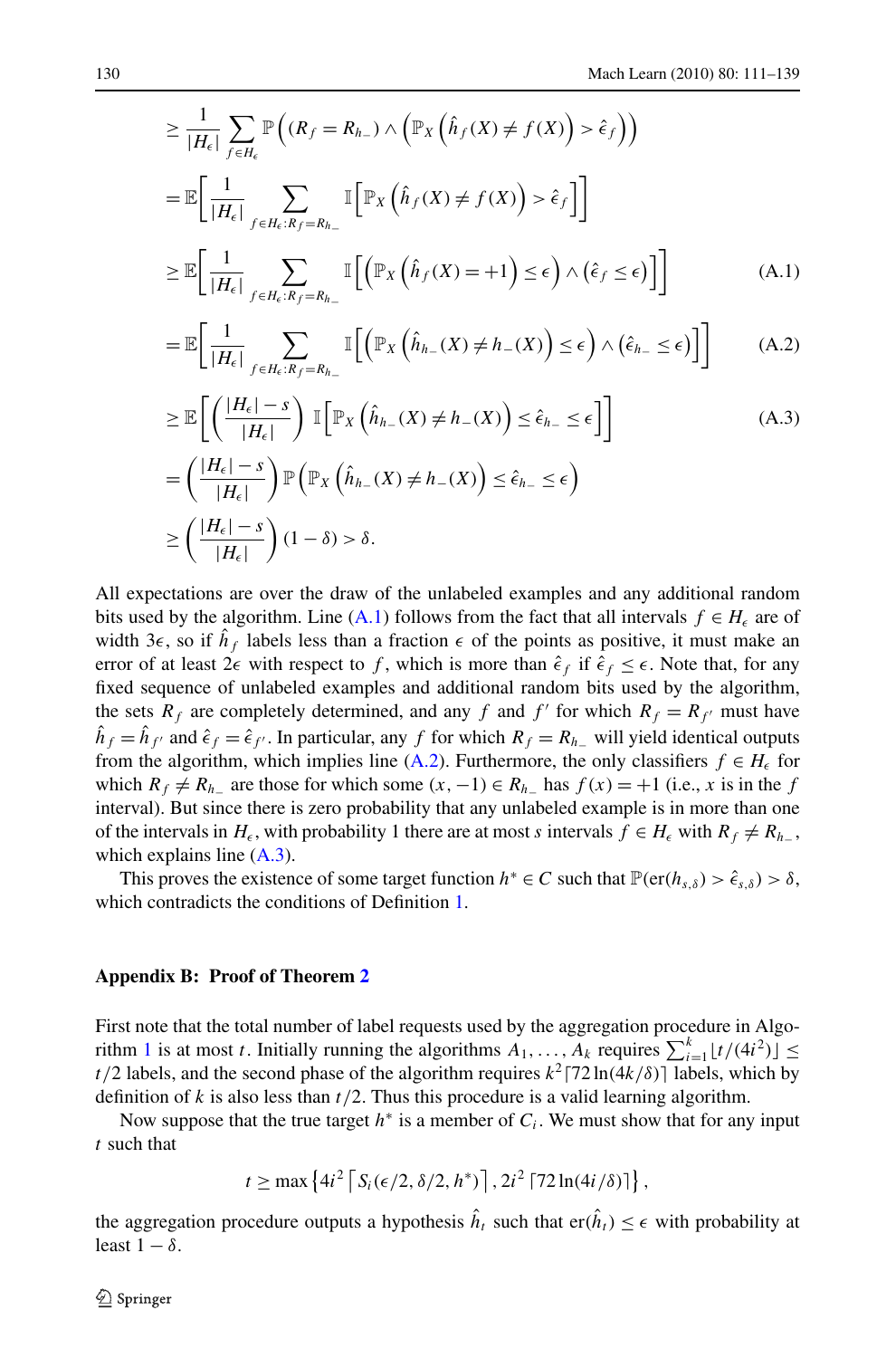First notice that since  $t \geq 2i^2 [72 \ln(4i/\delta)], k \geq i$ . Furthermore, since  $t/(4i^2) \geq$  $[S_i(\epsilon/2, \delta/2, h^*)]$ , with probability at least  $1 - \delta/2$ , running  $\mathcal{A}_i(\lfloor t/(4i^2)\rfloor, \delta/2)$  returns a function  $h_i$  with  $er(h_i) < \epsilon/2$ .

Let  $j^* = \operatorname{argmin}_j \operatorname{er}(h_j)$ . Since  $\operatorname{er}(h_{j*}) \leq \operatorname{er}(h_\ell)$  for any  $\ell$ , we would expect  $h_{j^*}$  to make no more errors that  $h_{\ell}$  on points where the two functions disagree. It then follows from Hoeffding's inequality, with probability at least  $1 - \delta/4$ , for all  $\ell$ ,

$$
m_{j^*\ell} \leq \frac{7}{12} \left[ 72 \ln \left( 4k/\delta \right) \right],
$$

and thus

$$
\min_j \max_\ell m_{j\ell} \leq \frac{7}{12} \left[ 72 \ln(4k/\delta) \right].
$$

Similarly, by Hoeffding's inequality and a union bound, with probability at least  $1 - \delta/4$ , for any  $\ell$  such that

$$
m_{\ell j^*} \leq \frac{7}{12} \left[ 72 \ln(4k/\delta) \right],
$$

the probability that  $h_{\ell}$  mislabels a point x given that  $h_{\ell}(x) \neq h_{j^*}(x)$  is less than 2/3, and thus er( $h_{\ell}$ )  $\leq$  2er( $h_{j*}$ ). By a union bound over these three events, we find that, as desired, with probability at least  $1 - \delta$ ,

$$
\mathrm{er}(\hat{h}_t) \leq 2\mathrm{er}(h_{j^*}) \leq 2\mathrm{er}(h_i) \leq \epsilon.
$$

## **Appendix C: Proof of Theorem 3**

Assume that  $(C, D)$  is learnable at an exponential rate. This means that there exists an algorithm A such that for any target  $h^*$  in C, there exist constants  $\gamma_{h^*}$  and  $k_{h^*}$  such that for any  $\epsilon$  and  $\delta$ , with probability at least  $1 - \delta$ , for any  $t \ge \gamma_{h^*}(\log(1/(\epsilon \delta)))^{k_{h^*}}$ , after t label requests,  $A(t, \delta)$  outputs an  $\epsilon$ -good classifier.

For each i, let

$$
C_i = \{h \in C : \gamma_h \le i, k_h \le i\}.
$$

Define an algorithm  $A_i$  that achieves the required polylog verifiable sample complexity on  $(C_i, D)$  as follows. First, run the algorithm A to obtain a function  $h_A$ . Then, output the classifier in  $C_i$  that is *closest to*  $h_A$ , i.e., the classifier that minimizes the probability of disagreement with  $h_A$ . If  $t \ge i (\log (2/(\epsilon \delta)))^i$ , then after t label requests, with probability at least  $1 - \delta$ ,  $A(t, \delta)$  outputs an  $\epsilon/2$ -good classifier, so by the triangle inequality, with probability at least  $1 - \delta$ ,  $A_i(t, \delta)$  outputs an  $\epsilon$ -good classifier.

It can be guaranteed that with probability at least  $1 - \delta$ , the function output by  $A_i$  has error no more than  $\hat{\epsilon}_t = (2/\delta) \exp\{- (t/i)^{1/i}\}$ , which is no more than  $\epsilon$ , implying that the expression above is a *verifiable* sample complexity.

Combining this with Theorem 2 yields the desired result.

#### **Appendix D: Heuristic approaches to decomposition**

As mentioned, decomposing purely based on verifiable complexity with respect to  $(C, D)$ typically cannot yield a good decomposition even for very simple problems, such as unions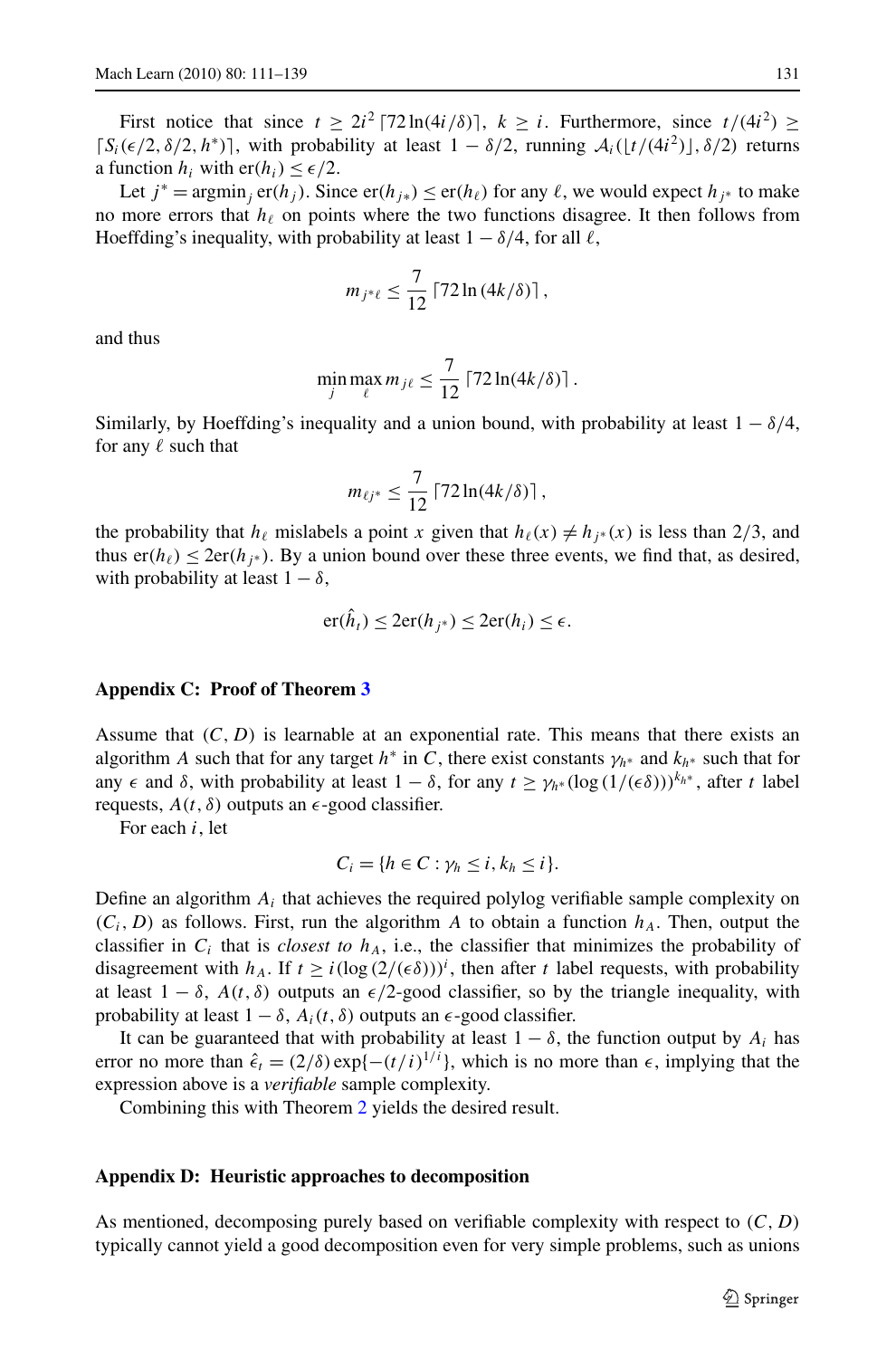of intervals (see Sect. 5.2). The reason is that the set of classifiers with high verifiable sample complexity may itself have high verifiable complexity.

Although we have not yet found a general method that can provably always find a good decomposition when one exists (other than the trivial method in the proof of Theorem 3), we find that a heuristic recursive technique is frequently effective. To begin, define  $C_1 = C$ . Then for  $i > 1$ , recursively define C<sub>i</sub> as the set of all  $h \in C_{i-1}$  such that  $\theta_h = \infty$  with respect to  $(C_{i-1}, D)$ . (Here  $\theta_h$  is the disagreement coefficient of h; see Definition 3.) Suppose that for some N,  $C_{N+1} = \emptyset$ . Then for the decomposition  $C_1, C_2, \ldots, C_N$ , every  $h \in C$  has  $\theta_h < \infty$  with respect to at least one of the sets in which it is contained, which implies that the verifiable sample complexity of h with respect to that set is  $O(polylog(1/\epsilon \delta))$ , and the aggregation algorithm can be used to achieve polylog sample complexity.

We could alternatively perform a similar decomposition using a suitable definition of splitting index (Dasgupta 2005), or more generally using

$$
\limsup_{\epsilon \to 0} \frac{S_{C_{i-1}}(\epsilon, \delta, h)}{(\log(\frac{1}{\epsilon \delta}))^k}
$$

for some fixed constant  $k > 0$ .

This procedure does not always generate a good decomposition. However, if  $N < \infty$ exists, then it creates a decomposition for which the aggregation algorithm, combined with an appropriate sequence of algorithms  $\{A_i\}$ , could achieve exponential rates. In particular, this is the case for all of the  $(C, D)$  described in Sect. 5. In fact, even if  $N = \infty$ , as long as every  $h \in C$  does end up in *some* set  $C_i$  for finite i, this decomposition would still provide exponential rates.

## **Appendix E: Proof of Theorem 1**

We now finally prove Theorem 1. This section is mostly self-contained, though we do make use of Theorem 2 from Sect. 4 in the final step of the proof.

The proof proceeds according to the following outline. We begin in Lemma 1 by describing special conditions under which a CAL-like algorithm has the property that the more unlabeled examples it considers, the smaller the fraction of them it asks to be labeled. Since CAL is able to identify the target's true label on any example it considers (either the label of the example is requested or the example is not in the region of disagreement and therefore the label is already known), we end up with a set of labeled examples growing strictly faster than the number of label requests used to obtain it. This set of labeled examples can be used as a training set in any passive learning algorithm. However, the special conditions under which this happens are rather limiting. In Lemma 2, we exploit a subtle relation between overlapping boundary regions and shatterable sets to show that we can decompose any finite VC dimension class into a countable number of subsets satisfying these special conditions. This, combined with the aggregation algorithm, and a simple procedure that boosts the confidence level, extends Lemma 1 to the general conditions of Theorem 1.

Before jumping into Lemma 1, it is useful to define some additional notation. For any  $V \subseteq C$  and  $h \in C$ , define

$$
\tilde{B}_V(h,r) = \{ h' \in \tilde{V} : \mathbb{P}_D(h(x) \neq h'(x)) \leq r \},\
$$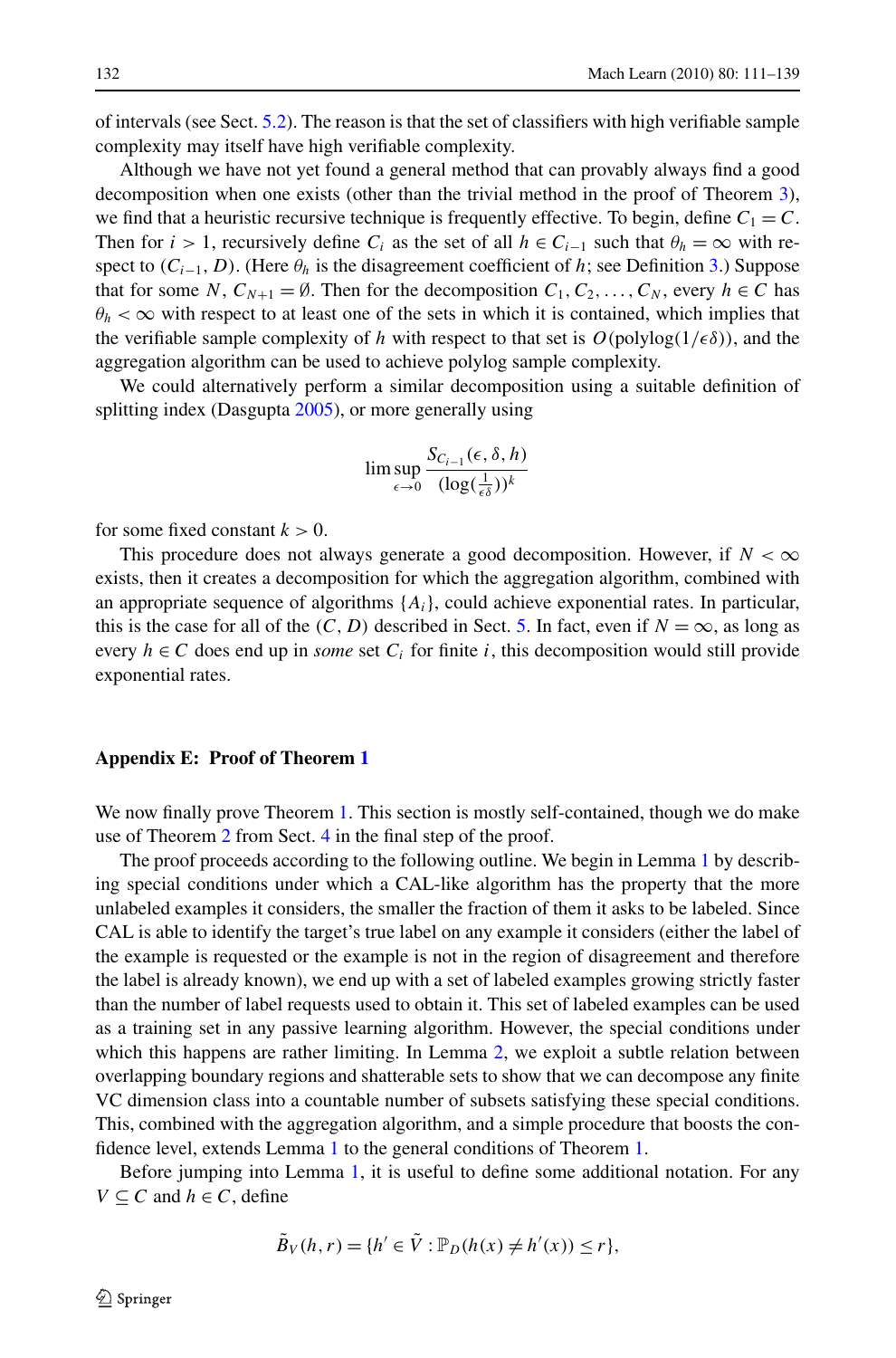where *V* is a countable dense subset of  $V$ .<sup>4</sup> Define the *boundary* of h with respect to D and V, denoted  $\partial_V h$ , as

$$
\partial_V h = \lim_{r \to 0} \text{DIS}(\tilde{B}_V(h, r)).
$$

**Lemma 1** *Suppose*  $(C, D)$  *is such that* C *has finite VC* dimension d, and  $\forall h \in C$ ,  $\mathbb{P}(\partial_C h) = 0$ . Then for any passive learning sample complexity  $S_p(\epsilon, \delta, h)$  for  $(C, D)$  which *is nondecreasing as*  $\epsilon \to 0$ , *there exists an active learning algorithm achieving a sample complexity*  $S_a(\epsilon, \delta, h)$  *such that, for any*  $\delta > 0$  *and any target function*  $h^* \in C$  *with*  $S_p(\epsilon, \delta, h^*) = \omega(1)$  and  $\forall \epsilon > 0, S_p(\epsilon, \delta, h^*) < \infty$ ,

$$
S_a(\epsilon, 2\delta, h^*) = o(S_p(\epsilon, \delta, h^*)).
$$

*Proof* Recall that  $t$  is the "budget" of the active learning algorithm, and our goal in this proof is to define an active learning algorithm  $A_a$  and a function  $S_a(\epsilon, \delta, h^*)$  such that, if  $t \geq S_a(\epsilon, \delta, h^*)$  and  $h^* \in C$  is the target function, then  $A_a(t, \delta)$  will, with probability  $1 - \delta$ , output an  $\epsilon$ -good classifier; furthermore, we require that  $S_a(\epsilon, 2\delta, h^*) = o(S_p(\epsilon, \delta, h^*))$  under the conditions on  $h^*$  in the lemma statement.

To construct this algorithm, we perform the learning in two phases. The first is a passive phase, where we focus on reducing a version space, to shrink the region of disagreement; the second is a phase where we construct a labeled training set, which is much larger than the number of label requests used to construct it since all classifiers in the version space agree on many of the examples' labels.

To begin the first phase, we simply request the labels of  $x_1, x_2, \ldots, x_{\lfloor t/2 \rfloor}$ , and let

$$
V = \{ h \in C : \forall i \leq \lfloor t/2 \rfloor, h(x_i) = h^*(x_i) \}.
$$

In other words, V is the set of all hypotheses in  $\tilde{C}$  that correctly label the first  $|t/2|$  examples. By standard consistency results (Vapnik 1982; Blumer et al. 1989; Devroye et al. 1996), there is a universal constant  $c > 0$  such that, with probability at least  $1 - \delta/2$ ,

$$
\sup_{h \in V} \operatorname{er}(h) \le c \bigg( \frac{d \ln t + \ln \frac{1}{\delta}}{t} \bigg).
$$

This implies that

$$
V \subseteq \tilde{B}\left(h^*, c\left(\frac{d\ln t + \ln\frac{1}{\delta}}{t}\right)\right),\
$$

and thus  $\mathbb{P}(\text{DIS}(V)) \leq \Delta_t$  where

$$
\Delta_t = \mathbb{P}\bigg(DIS\bigg(\tilde{B}\bigg(h^*, c\bigg(\frac{d\ln t + \ln\frac{1}{\delta}}{t}\bigg)\bigg)\bigg)\bigg).
$$

Clearly,  $\Delta_t$  goes to 0 as t grows, by the assumption on  $\mathbb{P}(\partial_C h^*)$ .

Next, in the second phase of the algorithm, we will actively construct a set of labeled examples to use with the passive learning algorithm. If ever we have  $\mathbb{P}(DIS(V)) = 0$  for some finite t, then clearly we can return any  $h \in V$ , so this case is easy.

<sup>&</sup>lt;sup>4</sup>See the note in Definition 3.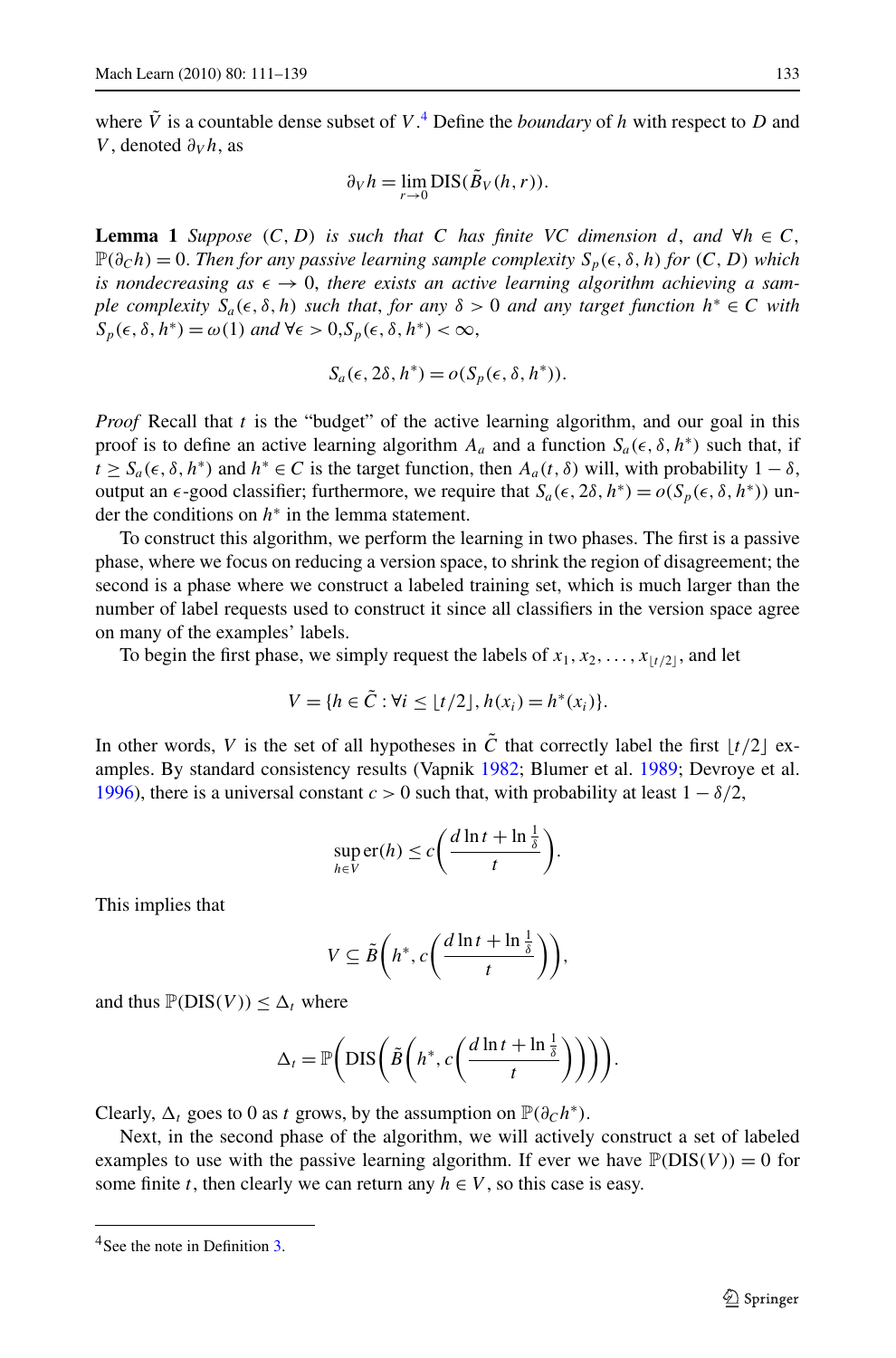Otherwise, let  $n_t = \frac{t}{(24\mathbb{P}(DIS(V)) \ln(4/\delta))}$ , and suppose  $t \geq 2$ . By a Chernoff bound, with probability at least  $1 - \delta/2$ , in the sequence of examples  $x_{\frac{1}{2}+1}, x_{\frac{1}{2}+2}$ ,  $\dots, x_{\lfloor t/2\rfloor+n_t}$ , at most  $t/2$  of the examples are in DIS(V). If this is not the case, we fail and output an arbitrary h; otherwise, we request the labels of every one of these  $n_t$  examples that are in  $DIS(V)$ .

Now construct a sequence  $\mathcal{L} = \{(x'_1, y'_1), (x'_2, y'_2), \dots, (x'_{n_t}, y'_{n_t})\}$  of labeled examples such that  $x'_i = x_{\lfloor t/2 \rfloor + i}$ , and  $y'_i$  is either the label agreed upon by all the elements of V, or it is the  $h^*(x_{\lfloor t/2 \rfloor + i})$  label value we explicitly requested. Note that because  $\inf_{h \in V}$  er $(h) = 0$  with probability 1, we also have that with probability 1 every  $y'_i = h^*(x'_i)$ . We may therefore use these  $n_t$  examples as iid training examples for the passive learning algorithm.

Suppose A is the passive learning algorithm that guarantees  $S_p(\epsilon, \delta, h)$  passive sample complexities. Then let  $h_t$  be the classifier returned by  $A(\mathcal{L}, \delta)$ . This is the classifier the active learning algorithm outputs.

Note that if  $n_t \geq S_p(\epsilon, \delta, h^*)$ , then with probability at least  $1 - \delta$  over the draw of  $\mathcal{L}$ ,  $er(h_t) \leq \epsilon$ . Define

$$
S_a(\epsilon, 2\delta, h^*) = 1 + \inf \left\{ s : s \ge 144 \ln(4/\delta) S_p(\epsilon, \delta, h^*) \Delta_s \right\}.
$$

This is well-defined when  $S_p(\epsilon, \delta, h^*) < \infty$  because  $\Delta_s$  is nonincreasing in s, so some value of s will satisfy the inequality. Note that if  $t \geq S_a(\epsilon, 2\delta, h^*)$ , then (with probability at least  $1 - \delta/2$ 

$$
S_p(\epsilon, \delta, h^*) \le \frac{t}{144 \ln(4/\delta) \Delta_t} \le n_t.
$$

So, by a union bound over the possible failure events listed above  $(\delta/2$  for  $\mathbb{P}(DIS(V)) > \Delta_t$ , δ/2 for more than  $t/2$  examples of  $\mathcal L$  in DIS(V), and δ for er( $h_t$ ) >  $\epsilon$  when the previous failures do not occur), if  $t \ge S_a(\epsilon, 2\delta, h^*)$ , then with probability at least  $1 - 2\delta$ , er $(h_t) \le \epsilon$ . So  $S_a(\epsilon, \delta, h^*)$  is a valid sample complexity function, achieved by the described algorithm. Furthermore,

$$
S_a(\epsilon, 2\delta, h^*) \le 1 + 144 \ln(4/\delta) S_p(\epsilon, \delta, h^*) \Delta_{S_a(\epsilon, 2\delta, h^*)-2}.
$$

If  $S_a(\epsilon, 2\delta, h^*) = O(1)$ , then since  $S_p(\epsilon, \delta, h^*) = \omega(1)$ , the result is established. Otherwise, since  $S_a(\epsilon, \delta, h^*)$  is nondecreasing as  $\epsilon \to 0$ ,  $S_a(\epsilon, 2\delta, h^*) = \omega(1)$ , so we know that  $\Delta_{S_a(\epsilon, 2\delta, h^*)-2} = o(1)$ . Thus,  $S_a(\epsilon, 2\delta, h^*) = o(S_p(\epsilon, \delta, h^*)$ )).  $\qquad \qquad \Box$ 

As an interesting aside, it is also true (by essentially the same argument) that under the conditions of Lemma 1, the *verifiable* sample complexity of active learning is strictly smaller than the *verifiable* sample complexity of passive learning in this same sense. In particular, this implies a verifiable sample complexity that is  $o(1/\epsilon)$  under these conditions. For instance, with some effort one can show that these conditions are satisfied when the VC dimension of C is 1, or when the support of D is at most countably infinite. However, for more complex learning problems, this condition will typically not be satisfied, and as such we require some additional work in order to use this lemma toward a proof of the general result in Theorem 1. Toward this end, we again turn to the idea of a decomposition of  $C$ , this time decomposing it into subsets satisfying the condition in Lemma 1.

In order to prove the existence of such a decomposition, we will rely on the assumption of finite VC dimension. The essential insight here is that anytime boundary regions are overlapping, we can shatter points in the overlap regions. To build the intuition for this, it may be helpful to first go through a related proof of a simpler (significantly weaker) result: namely,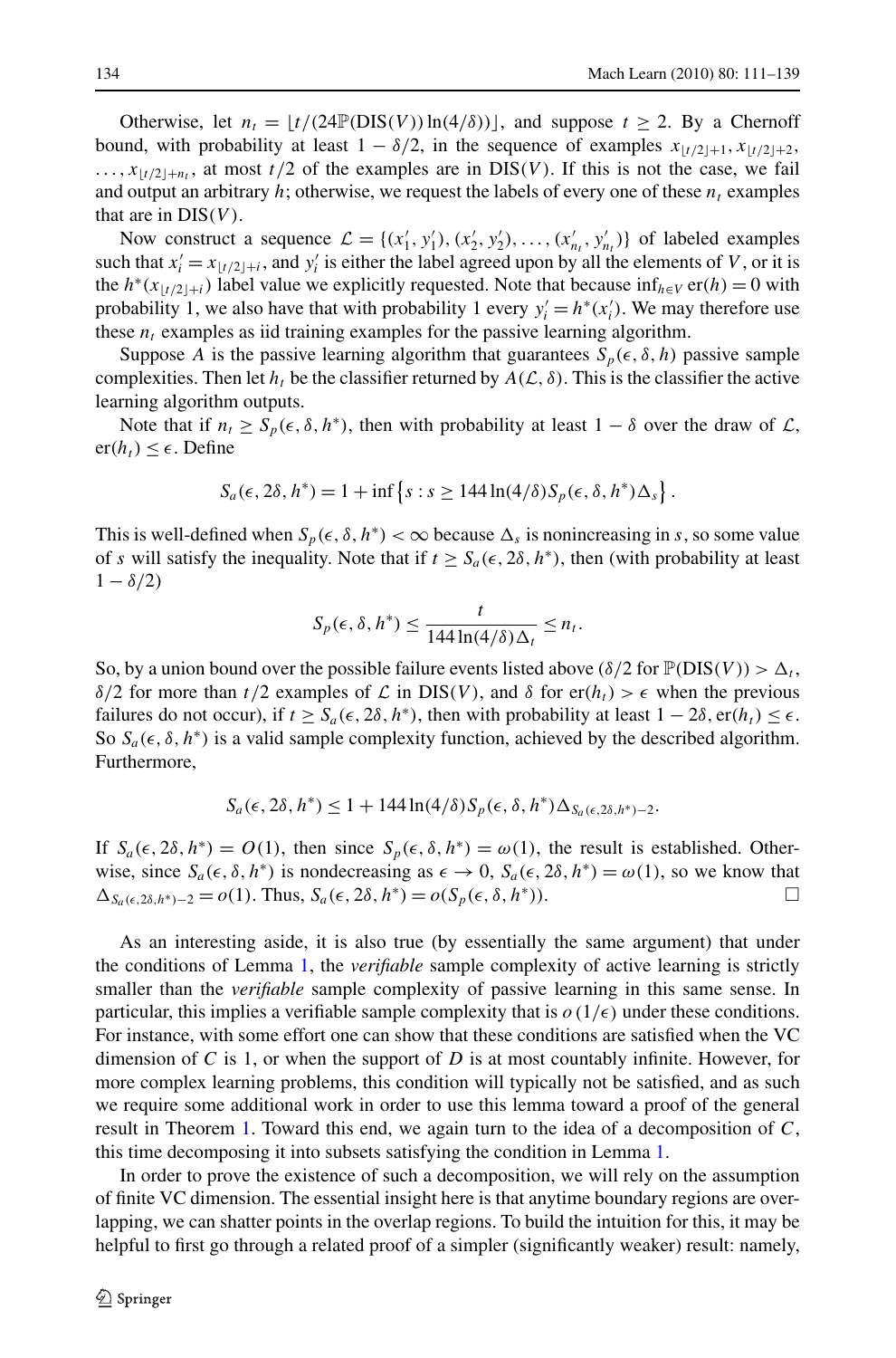that not all classifiers in a C with VC dimension 1 can have  $\mathbb{P}(\partial_C h) = 1.5$  This situation corresponds to all boundaries overlapping almost completely. To see that this is true, suppose the opposite, and consider any two classifiers  $h_1, h'_1 \in \tilde{C}$  with  $\mathbb{P}(h_1(x) \neq h'_1(x)) > 0$ . Let  $A_1 = \{x : h_1(x) \neq h'_1(x)\}$  and  $\Delta_1 = \mathbb{P}(A_1)/3$ . Then, since  $\mathbb{P}(\partial_C h_1 \cap \partial_C h'_1) = 1$ , there must be some region  $A'_1 \subseteq \partial_c h_1 \cap \partial_c h'_1$  with  $\mathbb{P}(A'_1) > 0$  and some  $h_2 \in \tilde{B}_C(h_1, \Delta_1)$  for which  $\mathbb{P}(x \in A'_1 \land h_2(x) \neq h_1(x)) > 0$  (because  $A'_1 \subseteq \partial_c h_1$  and  $\tilde{C}$  is countable). Furthermore, letting  $A''_1 = \{x \in A'_1 : h_2(x) \neq h_1(x)\}$ , since  $A''_1 \subseteq \partial_c h'_1$  there exists some  $h'_2 \in \tilde{B}_C(h'_1, \Delta_1)$  with  $\mathbb{P}(x \in A''_1 \wedge h'_1(x) \neq h'_2(x)) > 0$ . Let  $A_2 = \{x \in A''_1 : h'_1(x) \neq h'_2(x)\}.$ Since, by construction,  $\mathbb{P}(h_1(x) \neq h_2(x)) \leq \Delta_1$  and  $\mathbb{P}(h'_1(x) \neq h'_2(x)) \leq \Delta_1$ , we have that  ${x_1 : h_2(x) = h_1(x) \neq h'_1(x) = h'_2(x)}$  is nonempty, so choose any point  $x_1$  from this region. Furthermore, as mentioned, the set  $A_2$  is nonempty, so take any point  $x_2 \in A_2$ . Then we have that  $\{h_1, h'_1, h_2, h'_2\}$  shatters  $\{x_1, x_2\}$ , which is a contradiction to the assumption that the VC dimension of  $C$  is 1. It is not difficult to see that the argument can be applied repeatedly to add more points to the shatterable set, each time doubling the number of classifiers by finding another classifier sufficiently close to a respective classifier from the previous round so that it agrees with that one on most of all of the sets  $A_1$ ,  $A_2$ , etc., but disagrees with that classifier on some subset of the overlap region of the boundaries of classifiers from the previous rounds.

This general relationship between overlapping boundaries and shatterable sets is the primary tool in proving the existence of a good decomposition. To extend the idea beyond the simple case of boundaries with probability one, we need some way to show that certain smaller boundaries will overlap under some conditions. To this end, we will prove that any set of classifiers that are sufficiently close together must have significant overlap in their boundaries, and thus if the boundaries have similar probabilities, the regions will be almost the same, and we can apply the above argument. The formal details are given below.

**Lemma 2** *For any* (C, D) *where* C *has finite VC dimension* d, *there exists a countably infinite sequence*  $C_1, C_2, \ldots$  *such that*  $C = \bigcup_{i=1}^{\infty} C_i$  *and*  $\forall i, \forall h \in C_i, \mathbb{P}(\partial_{C_i} h) = 0$ .

*Proof* The case of  $d = 0$  is clear, so assume  $d > 0$ . A decomposition procedure is given in Algorithm 2. We will show that, if we let  $\mathbb{H} = \text{Decompose}(C)$ , then the maximum recursion depth is at most  $d$  (counting the initial call as depth 0). Note that if this is true, then the lemma is proved, since it implies that  $H$  can be uniquely indexed by a d-tuple of integers, of which there are at most countably many.

**Algorithm 2** Decompose( $H$ ) Let  $\mathcal{H}_{\infty} = \{h \in \mathcal{H} : \mathbb{P}(\partial_{\mathcal{H}}h) = 0\}$ **if**  $\mathcal{H}_{\infty} = \mathcal{H}$  **then** Return  $\{\mathcal{H}\}$ **else** For *i* ∈ {1, 2, ...}, let  $\mathcal{H}_i = \left\{ h \in \mathcal{H} : \mathbb{P}(\partial_{\mathcal{H}} h) \in ((1 + 2^{-(d+3)})^{-i}, (1 + 2^{-(d+3)})^{1-i} \right\}$ Return  $\bigcup_{i\in\{1,2,\ldots\}}$  Decompose $(\mathcal{H}_i) \cup \{\mathcal{H}_\infty\}$ **end if**

<sup>&</sup>lt;sup>5</sup>In fact, as mentioned, with a bit more effort, one can show that when the VC dimension is 1, *every*  $h \in C$ has  $\mathbb{P}(\partial_C h) = 0$ . However, the weaker result studied here will be illustrative of a general technique applied in Lemma 2.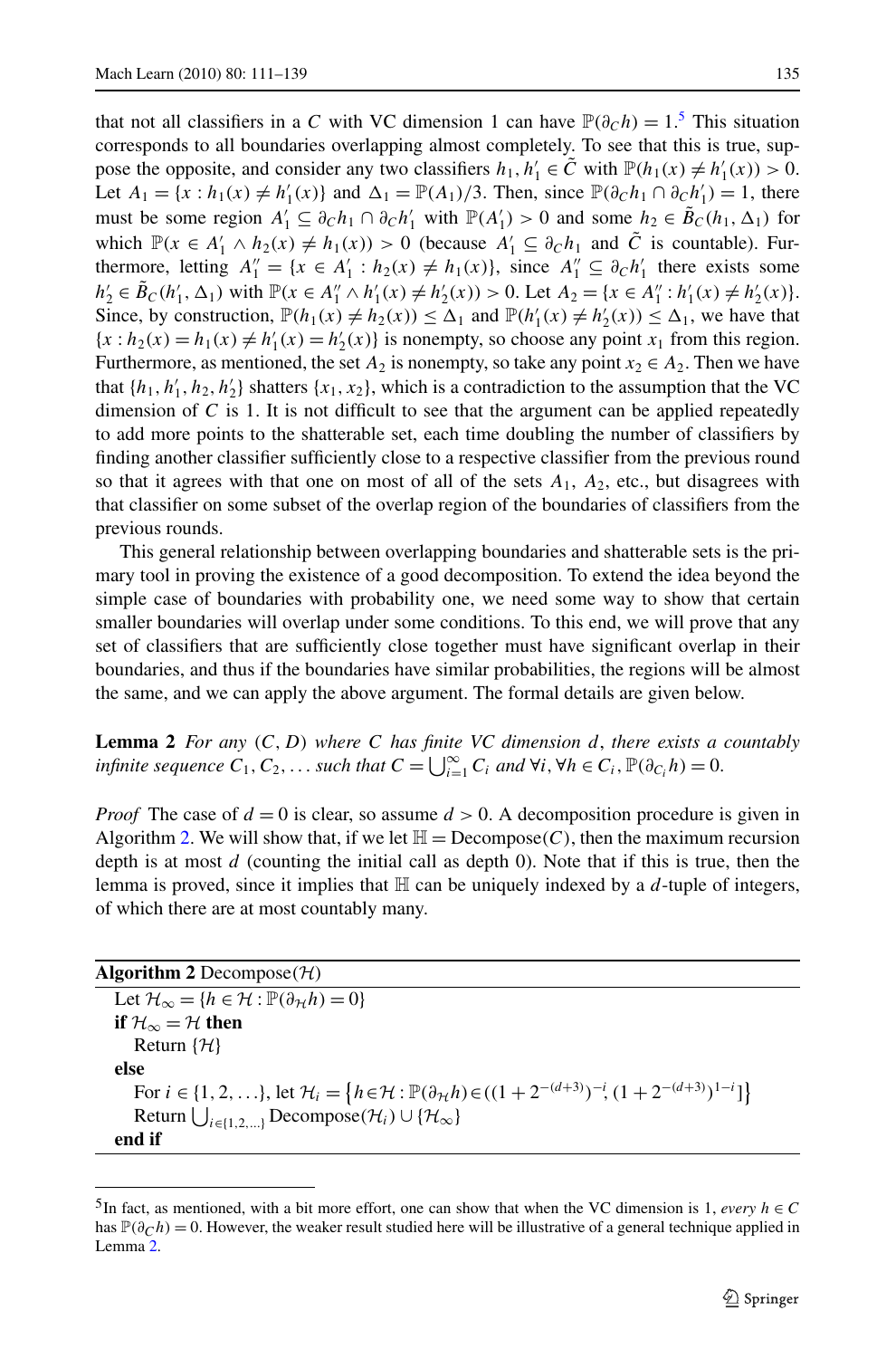For the sake of contradiction, suppose that the maximum recursion depth of Decompose(C) is more than d (or is infinite). Thus, based on the first  $d + 1$  recursive calls in one of those deepest paths in the recursion tree, there is a sequence of sets

$$
C = \mathcal{H}^{(0)} \supseteq \mathcal{H}^{(1)} \supseteq \mathcal{H}^{(2)} \supseteq \cdots \mathcal{H}^{(d+1)} \neq \emptyset
$$

and a corresponding sequence of finite positive integers  $i_1, i_2, \ldots, i_{d+1}$  such that for each  $j \in \{1, 2, ..., d + 1\}$ , every  $h \in \mathcal{H}^{(j)}$  has

$$
\mathbb{P}(\partial_{\mathcal{H}^{(j-1)}}h) \in \left( (1+2^{-(d+3)})^{-i_j}, (1+2^{-(d+3)})^{1-i_j} \right].
$$

Take any  $h_{d+1} \in \mathcal{H}^{(d+1)}$ . There must exist some  $r > 0$  such that  $\forall j \in \{1, 2, ..., d+1\}$ ,

$$
\mathbb{P}(\text{DIS}(\tilde{B}_{\mathcal{H}^{(j-1)}}(h_{d+1},r))) \in \left( (1+2^{-(d+3)})^{-i} \, ; \, (1+2^{-(d+2)}) (1+2^{-(d+3)})^{-i} \right). \tag{E.1}
$$

In particular, by (E.1), each  $h \in \tilde{B}_{\mathcal{H}(j)}(h_{d+1}, r/2)$  has

$$
\mathbb{P}(\partial_{\mathcal{H}^{(j-1)}}h) > (1+2^{-(d+3)})^{-i_j} \ge (1+2^{-(d+2)})^{-1} \mathbb{P}(\text{DIS}(\tilde{B}_{\mathcal{H}^{(j-1)}}(h_{d+1},r))),
$$

though by definition of  $\partial_{\mathcal{H}(j-1)}h$  and the triangle inequality,

$$
\mathbb{P}(\partial_{\mathcal{H}^{(j-1)}}h \setminus \text{DIS}(\tilde{B}_{\mathcal{H}^{(j-1)}}(h_{d+1},r)))=0.
$$

Recall that in general, for sets Q and  $R_1, R_2, \ldots, R_k$ , if  $\mathbb{P}(R_i \setminus Q) = 0$  for all i, then  $\mathbb{P}(\bigcap_i R_i) \geq \mathbb{P}(Q) - \sum_{i=1}^k (\mathbb{P}(Q) - \mathbb{P}(R_i))$ . Thus, for any j, any set of  $\leq 2^{d+1}$  classifiers  $T \subset \tilde{B}_{\mathcal{H}(i)}(h_{d+1}, r/2)$  must have

$$
\mathbb{P}(\bigcap_{h\in T} \partial_{\mathcal{H}^{(j-1)}}h) \ge (1-2^{d+1}(1-(1+2^{-(d+2)})^{-1})) \mathbb{P}(\text{DIS}(\tilde{B}_{\mathcal{H}^{(j-1)}}(h_{d+1},r))) > 0.
$$

That is, any set of  $2^{d+1}$  classifiers in  $\tilde{\mathcal{H}}^{(j)}$  within distance  $r/2$  of  $h_{d+1}$  will have boundaries with respect to  $\mathcal{H}^{(j-1)}$  which have a nonzero probability overlap. The remainder of the proof will hinge on this fact that these boundaries overlap.

We now construct a shattered set of points of size  $d + 1$ . Consider constructing a binary tree with  $2^{d+1}$  leaves as follows. The root node contains  $h_{d+1}$  (call this level  $d+1$ ). Let  $h_d \in \tilde{E}$  $\tilde{B}_{\gamma(d)}(h_{d+1}, r/4)$  be some classifier with  $\mathbb{P}(h_d(X) \neq h_{d+1}(X)) > 0$ . Let the left child of the root be  $h_{d+1}$  and the right child be  $h_d$  (call this level d). Define  $A_d = \{x : h_d(x) \neq h_{d+1}(x)\}\$ , and let  $\Delta_d = 2^{-(d+2)} \mathbb{P}(A_d)$ . Now for each  $\ell \in \{d-1, d-2, \ldots, 0\}$  in decreasing order, we define the  $\ell$  level of the tree as follows. Let  $T_{\ell+1}$  denote the nodes at the  $\ell+1$  level in the tree, and let  $A'_{\ell} = \bigcap_{h \in T_{\ell+1}} \partial_{\mathcal{H}^{(\ell)}} h$ . We iterate over the elements of  $T_{\ell+1}$  in left-to-right order, and for each one h, we find  $h' \in B_{\mathcal{H}^{(\ell)}}(h, \Delta_{\ell+1})$  with

$$
\mathbb{P}_D(h(x) \neq h'(x) \land x \in A'_\ell) > 0.
$$

We then define the left child of  $h$  to be  $h$  and the right child to be  $h'$ , and we update

$$
A'_{\ell} \leftarrow A'_{\ell} \cap \{x : h(x) \neq h'(x)\}.
$$

After iterating through all the elements of  $T_{\ell+1}$  in this manner, define  $A_{\ell}$  to be the final value of  $A'_\ell$  and  $\Delta_\ell = 2^{-(d+2)} \mathbb{P}(A_\ell)$ . The key is that, because every h in the tree is within  $r/2$  of  $h_{d+1}$ , the set  $A'_{\ell}$  always has nonzero measure, and is contained in  $\partial_{\mathcal{H}^{(\ell)}} h$  for any  $h \in T_{\ell+1}$ , so there always exists an h' arbitrarily close to h with  $\mathbb{P}_D(h(x) \neq h'(x) \land x \in A'_\ell) > 0$ .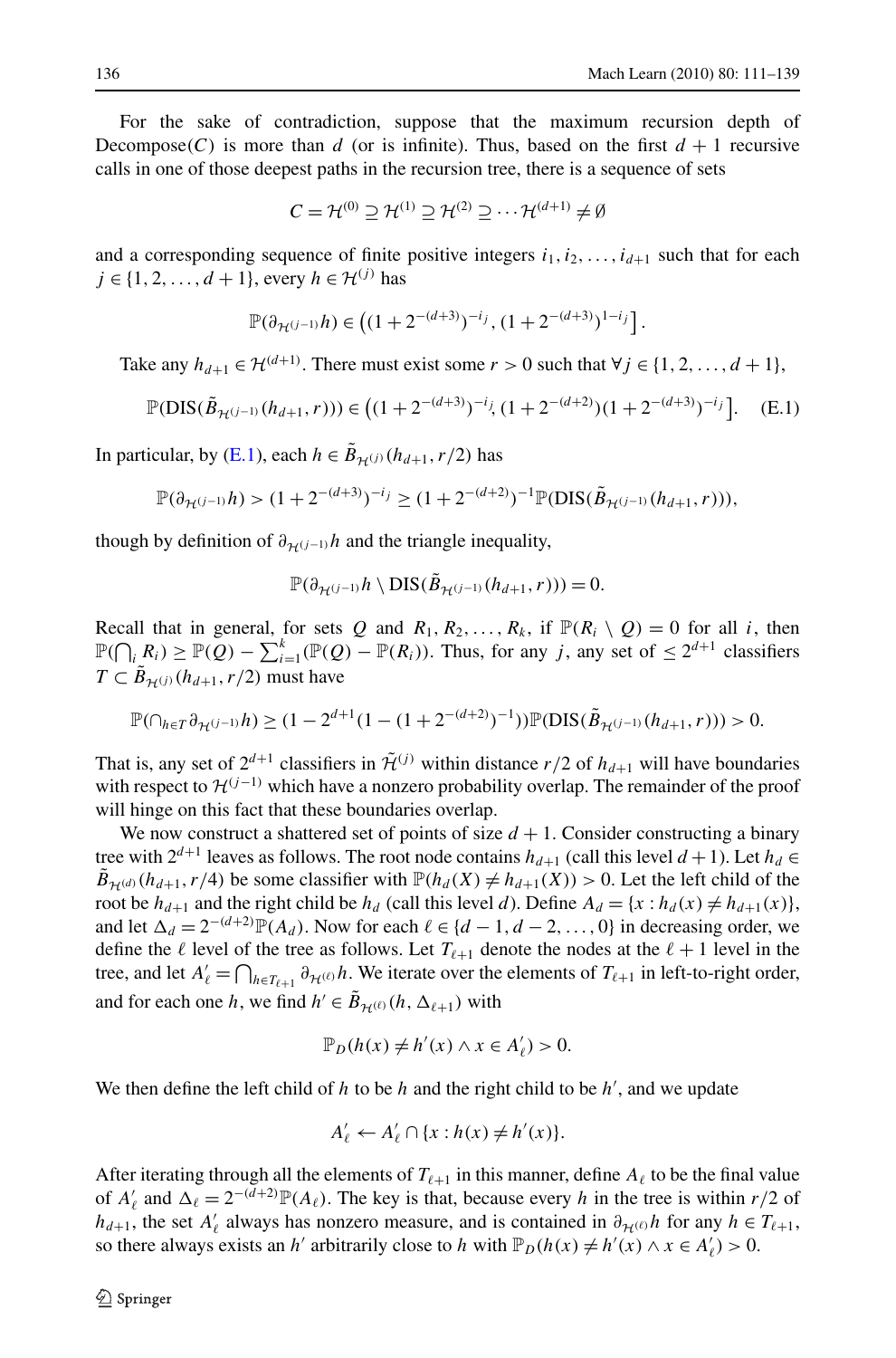Note that for  $\ell \in \{0, 1, 2, ..., d\}$ , every node in the left subtree of any h at level  $\ell + 1$  is strictly within distance  $2\Delta_{\ell}$  of h, and every node in the right subtree of any h at level  $\ell + 1$ is strictly within distance  $2\Delta_{\ell}$  of the right child of h. Thus,

$$
\mathbb{P}(\exists h' \in T_{\ell}, h'' \in \text{Subtree}(h'): h'(x) \neq h''(x)) < 2^{d+1} 2\Delta_{\ell}.
$$

Since

$$
2^{d+1}2\Delta_{\ell} = \mathbb{P}(A_{\ell})
$$
  
=  $\mathbb{P}\left(x \in \bigcap_{h' \in T_{\ell+1}} \partial_{\mathcal{H}^{(\ell)}} h' \text{ and } \forall \text{ siblings } h_1, h_2 \in T_{\ell}, h_1(x) \neq h_2(x)\right),$ 

there must be some set

$$
A_{\ell}^{*} = \left\{ x \in \bigcap_{h' \in T_{\ell+1}} \partial_{\mathcal{H}^{(\ell)}} h' \text{ s.t. } \forall \text{ siblings } h_1, h_2 \in T_{\ell}, h_1(x) \neq h_2(x) \right\}
$$
  
and  $\forall h \in T_{\ell}, h' \in \text{Subtree}(h), h(x) = h'(x) \right\} \subseteq A_{\ell}$ 

with  $\mathbb{P}(A_{\ell}^*) > 0$ . That is, for every h at level  $\ell + 1$ , every node in its left subtree agrees with *h* on every  $x \in A_{\ell}^{*}$  and every node in its right subtree disagrees with *h* on every  $x \in A_{\ell}^{*}$ . Therefore, taking any  $\{x_0, x_1, x_2, ..., x_d\}$  such that each  $x_\ell \in A_\ell^*$  creates a shatterable set (shattered by the set of leaf nodes in the tree). This contradicts VC dimension  $d$ , so we must have the desired claim that the maximum recursion depth is at most  $d$ .

Before completing the proof of Theorem 1, we have two additional minor concerns to address. The first is that the confidence level in Lemma 1 is slightly smaller than needed for the theorem. The second is that Lemma 1 only applies when  $S_p(\epsilon, \delta, h^*) < \infty$  for all  $\epsilon > 0$ . We can address both of these concerns with the following lemma.

**Lemma 3** *Suppose* (C, D) *is such that* C *has finite VC dimension* d, *and suppose*  $S'_a(\epsilon, \delta, h^*)$  *is a sample complexity for*  $(C, D)$ . *Then there is a sample complexity*  $S_a(\epsilon, \delta, h^*)$ *for*  $(C, D)$  *s.t. for any*  $\delta \in (0, 1/4)$  *and*  $\epsilon \in (0, 1/2)$ ,

$$
S_a(\epsilon, \delta, h^*) \le (k+2) \max \begin{cases} \min\{S'_a(\epsilon/2, 4\delta, h^*), \frac{16d\log(26/\epsilon) + 8\log(4/\delta)}{\epsilon}\},\\ (k+1)^2 72\log(4(k+1)^2/\delta), \end{cases}
$$

*where*  $k = \lfloor \log(\delta/2)/\log(4\delta) \rfloor$ .

*Proof* Suppose  $A'_a$  is the algorithm achieving  $S'_a(\epsilon, \delta, h^*)$ . Then we can define a new algorithm  $A_a$  as follows. Suppose t is the budget of label requests allowed of  $A_a$  and  $\delta$  is its confidence argument. We partition the indices of the unlabeled sequence into  $k + 2$  infinite subsequences. For  $i \in \{1, 2, ..., k\}$ , let  $h_i = A'_a(t/(k+2), 4\delta)$ , each time running  $A'_a$  on a different one of these subsequence, rather than on the full sequence. From one of the remaining two subsequences, we request the labels of the first  $t/(k + 2)$  unlabeled examples and let  $h_{k+1}$  denote any classifier in C consistent with these labels. From the remaining subsequence, for each i,  $j \in \{1, 2, ..., k + 1\}$  s.t.  $\mathbb{P}(h_i(X) \neq h_j(X)) > 0$ , we find the first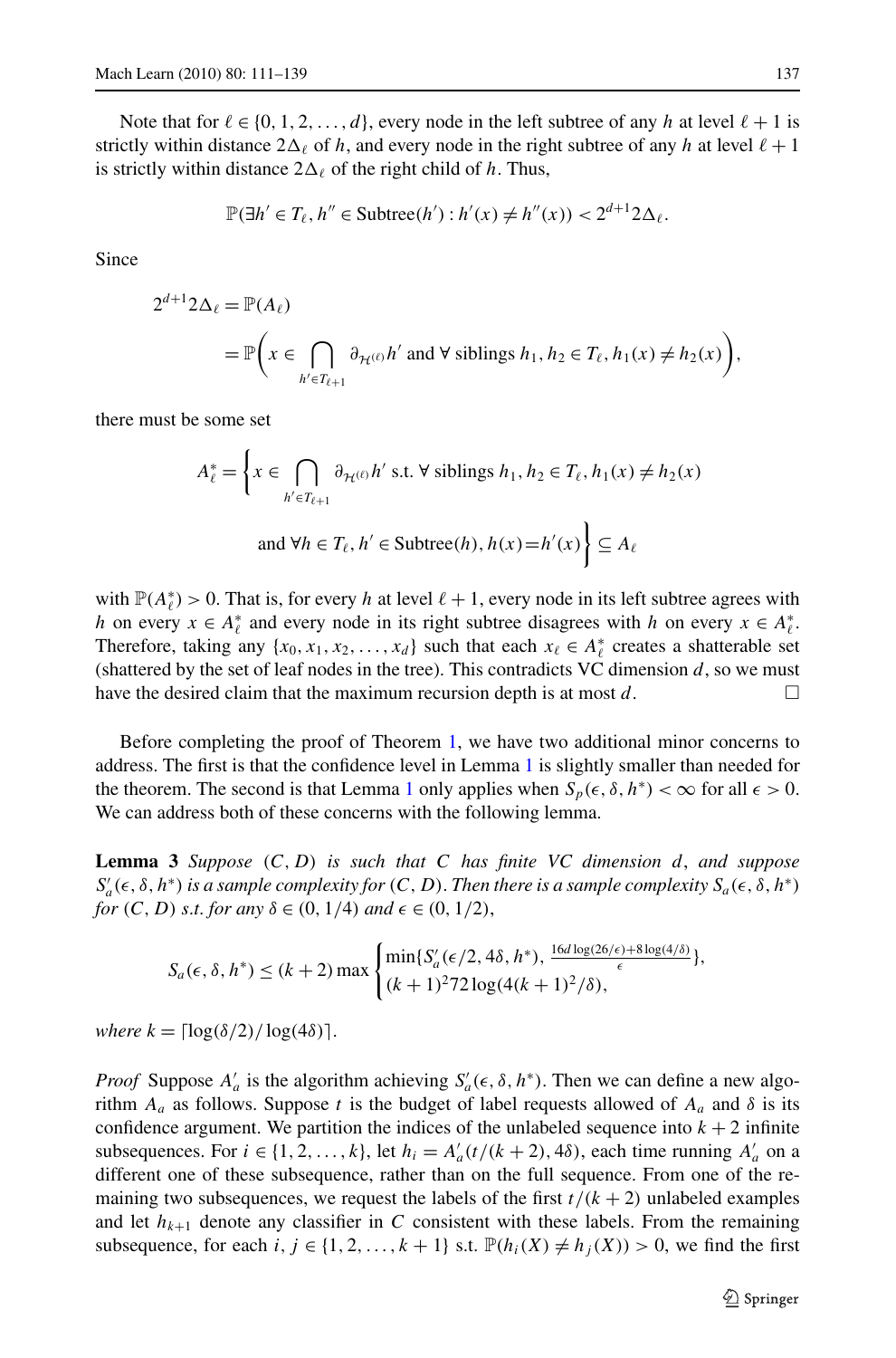$|t/((k+2)(k+1)k)|$  examples x s.t.  $h_i(x) \neq h_i(x)$ , request their labels and let  $m_{ii}$  denote the number of mistakes made by  $h_i$  on these labels (if  $\mathbb{P}(h_i(X) \neq h_i(X)) = 0$ , we let  $m_{ij} = 0$ ). Now take as the return value of  $A_a$  the classifier  $h_i$ ; where  $\hat{i} = \arg \min_i \max_j m_{ij}$ .

Suppose  $t \geq S_a(\epsilon, \delta, h^*)$ . First note that, by a Hoeffding bound argument (similar to the proof of Theorem 2), t is large enough to guarantee with probability  $> 1 - \delta/2$  that  $er(h_{\hat{i}}) \leq 2 \min_i \text{er}(h_i)$ . So all that remains is to show that, with probability  $\geq 1 - \delta/2$ , at least one of these  $h_i$  has  $er(h_i) \leq \epsilon/2$ .

If  $S'_a(\epsilon/2, 4\delta, h^*) > \frac{16d \log(26/\epsilon) + 8 \log(4/\delta)}{\epsilon}$ , then the classic results for consistent classifiers (e.g., Vapnik 1982; Blumer et al. 1989; Devroye et al. 1996) guarantee that, with probability  $\geq 1 - \delta/2$ , er( $h_{k+1}$ ) ≤  $\epsilon/2$ . Otherwise, we have  $t \geq (k+2)S'_a(\epsilon/2, 4\delta, h^*)$ . In this case, each of  $h_1, \ldots, h_k$  has an independent  $\geq 1 - 4\delta$  probability of having  $er(h_i) \leq \epsilon/2$ . The probability at least one of them achieves this is therefore at least  $1 - (4\delta)^k > 1 - \delta/2$ probability at least one of them achieves this is therefore at least  $1 - (4\delta)^k \ge 1 - \delta/2$ .

We are now ready to combine these lemmas to prove Theorem 1.

*Proof of Theorem 1* Theorem 1 now follows by a simple combination of Lemmas 1 and 2, along with Theorem 2 and Lemma 3. That is, the passive learning algorithm achieving passive learning sample complexity  $S_p(\epsilon, \delta, h)$  on  $(C, D)$  also achieves passive sample complexity  $S_p(\epsilon, \delta, h) = \min_{\epsilon' \leq \epsilon} [S_p(\epsilon', \delta, h)]$  on any  $(C_i, D)$ , where  $C_1, C_2, \ldots$ is the decomposition from Lemma 2. So Lemma 1 guarantees the existence of active learning algorithms  $A_1, A_2, \ldots$  such that  $A_i$  achieves a sample complexity  $S_i(\epsilon, 2\delta, h) =$  $o(S_p(\epsilon, \delta, h))$  on  $(C_i, D)$  for all  $\delta > 0$  and  $h \in C_i$  s.t.  $S_p(\epsilon, \delta, h)$  is finite and  $\omega(1)$ . Then Theorem 2 tells us that this implies the existence of an active learning algorithm based on these  $A_i$  combined with Algorithm 1, achieving sample complexity  $S'_a(\epsilon, 4\delta, h) =$  $o(S_p(\epsilon/2, \delta, h))$  on  $(C, D)$ , for any  $\delta > 0$  and h s.t.  $S_p(\epsilon/2, \delta, h)$  is always finite and is  $\omega(1)$ . Lemma 3 then implies the existence of an algorithm achieving sample complexity  $S_a(\epsilon, \delta, h) \in O(\min\{S_a(\epsilon/2, 4\delta, h), \log(1/\epsilon)/\epsilon\}) \subseteq o(S_p(\epsilon/4, \delta, h)) \subseteq o(S_p(\epsilon/4, \delta, h))$  for all  $\delta \in (0, 1/4)$  and all  $h \in C$ .

Note there is nothing special about 4 in Theorem 1. Using a similar argument, it can be made arbitrarily close to 1.

## **References**

Antos, A., & Lugosi, G. (1998). Strong minimax lower bounds for learning. *Machine Learning*, *30*, 31–56.

- Balcan, M.-F., & Blum, A. (2006). A PAC-style model for learning from labeled and unlabeled data. In O. Chapelle, B. Schölkopf, & A. Zien (Eds.), *Semi-supervised learning*. Cambridge: MIT.
- Balcan, M.-F., Beygelzimer, A., & Langford, J. (2006). Agnostic active learning. In *Proceedings of the 23rd international conference on machine learning*.
- Balcan, M.-F., Broder, A., & Zhang, T. (2007). Margin based active learning. In *Proceedings of the 20th annual conference on learning theory*.
- Balcan, M.-F., Hanneke, S., & Wortman, J. (2008). The true sample complexity of active learning. In *Proceedings of the 21st annual conference on learning theory*.
- Blumer, A., Ehrenfeucht, A., Haussler, D., & Warmuth, M. K. (1989). Learnability and the Vapnik Chervonenkis dimension. *Journal of the ACM*, *36*(4), 929–965.
- Castro, R., & Nowak, R. (2007). Minimax bounds for active learning. In *Proceedings of the 20th annual conference on learning theory*.
- Cohn, D., Atlas, L., & Ladner, R. (1994). Improving generalization with active learning. *Machine Learning*, *15*(2), 201–221.
- Dasgupta, S. (2004). Analysis of a greedy active learning strategy. In *Advances in neural information processing systems*.